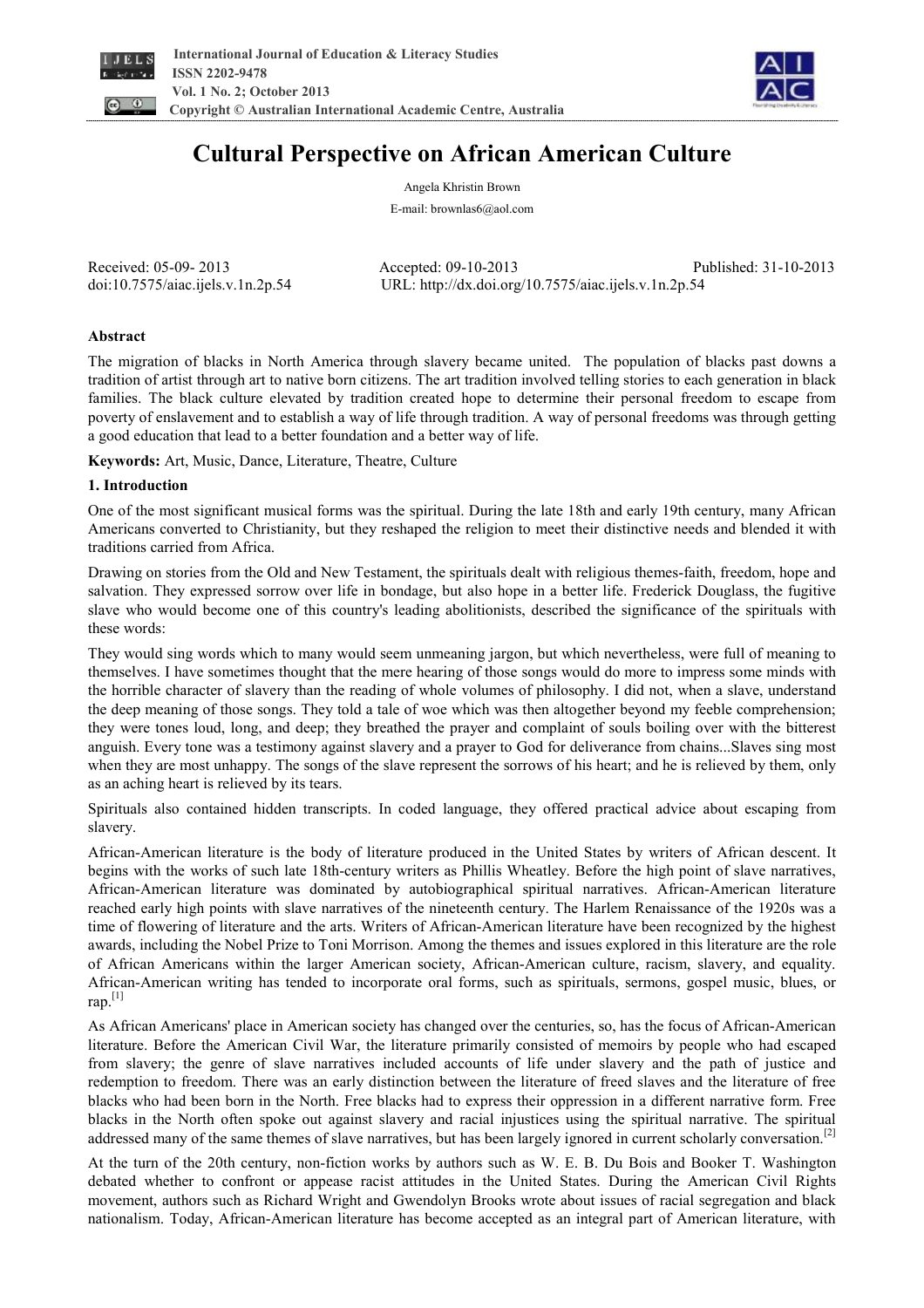books such as Roots: The Saga of an American Family by Alex Haley, The Color Purple (1982) by Alice Walker, which won the Pulitzer Prize; and Beloved by Toni Morrison achieving both best-selling and award-winning status.

In broad terms, African-American literature can be defined as writings by people of African descent living in the United States. It is highly varied.[3] African-American literature has generally focused on the role of African Americans within the larger American society and what it means to be an American.<sup>[4]</sup> As Princeton University professor Albert J. Raboteau has said, all African-American study "speaks to the deeper meaning of the African-American presence in this nation. This presence has always been a test case of the nation's claims to freedom, democracy, equality, the inclusiveness of all."[4] African-American literature explores the issues of freedom and equality long denied to Blacks in the United States, along with further themes such as African-American culture, racism, religion, slavery, a sense of home,<sup>[5]</sup> segregation, migration, feminism, and more. African-American literature presents the African-American experience from an African-American point of view. In the early Republic, African-American literature represented a way for free blacks to negotiate their new identity in an individualized republic. They often tried to exercise their political and social autonomy in the face of resistance from the white public.<sup>[6]</sup> Thus, an early theme of African-American literature was, like other American writings, what it meant to be a citizen in post-Revolutionary America.

African-American literature has both been influenced by the great African diasporic heritage<sup>[7]</sup> and shaped it in many countries. It has been created within the larger realm of post-colonial literature, although scholars distinguish between the two, saying that "African American literature differs from most post-colonial literature in that it is written by members of a minority community who reside within a nation of vast wealth and economic nower."<sup>[8]</sup>

African-American oral culture is rich in poetry, including spirituals, gospel music, blues, and rap. This oral poetry also appears in the African-American tradition of Christian sermons, which make use of deliberate repetition, cadence, and alliteration. African-American literature—especially written poetry, but also prose—has a strong tradition of incorporating all of these forms of oral poetry.<sup>[9]</sup> These characteristics do not occur in all works by African-American writers.

Some scholars resist using Western literary theory to analyze African-American literature. As the Harvard literary scholar Henry Louis Gates, Jr. said, "My desire has been to allow the black tradition to speak for itself about its nature and various functions, rather than to read it, or analyze it, in terms of literary theories borrowed whole from other traditions, appropriated from without."[10] One trope common to African-American literature is Signification. Gates claims that signifying "is a trope in which are subsumed several other rhetorical tropes, including metaphor, metonymy, synecdoche, and irony, and also hyperbole an litotes, and metalepsis."<sup>[11]</sup> Signification also refers to the way in which African-American "authors read and critique other African American texts in an act of rhetorical self-definition" [12]

African-American literature has both been influenced by the great African diasporic heritage<sup>[7]</sup> and shaped it in many countries. It has been created within the larger realm of post-colonial literature, although scholars distinguish between the two, saying that "African American literature differs from most post-colonial literature in that it is written by members of a minority community who reside within a nation of vast wealth and economic power."<sup>[8]</sup>

African-American oral culture is rich in poetry, including spirituals, gospel music, blues, and rap. This oral poetry also appears in the African-American tradition of Christian sermons, which make use of deliberate repetition, cadence, and alliteration. African-American literature—especially written poetry, but also prose—has a strong tradition of incorporating all of these forms of oral poetry.<sup>[9]</sup> These characteristics do not occur in all works by African-American writers.

Some scholars resist using Western literary theory to analyze African-American literature. As the Harvard literary scholar Henry Louis Gates, Jr. said, "My desire has been to allow the black tradition to speak for itself about its nature and various functions, rather than to read it, or analyze it, in terms of literary theories borrowed whole from other traditions, appropriated from without."[10] One trope common to African-American literature is Signification. Gates claims that signifying "is a trope in which are subsumed several other rhetorical tropes, including metaphor, metonymy, synecdoche, and irony, and also hyperbole an litotes, and metalepsis."<sup>[11]</sup> Signification also refers to the way in which African-American "authors read and critique other African American texts in an act of rhetorical self-definition" [12]

#### **2. Refuting the dominant literary culture**

Throughout American history, African Americans have been discriminated against and subject to racist attitudes. This experience inspired some Black writers, at least during the early years of African-American literature, to prove they were the equals of European-American authors. As Henry Louis Gates, Jr, has said, "it is fair to describe the subtext of the history of black letters as this urge to refute the claim that because blacks had no written traditions they were bearers of an inferior culture."<sup>[45]</sup>

By refuting the claims of the dominant culture, African-American writers were also attempting to subvert the literary and power traditions of the United States. Some scholars assert that writing has traditionally been seen as "something defined by the dominant culture as a white male activity."<sup>[45]</sup> This means that, in American society, literary acceptance has traditionally been intimately tied in with the very power dynamics which perpetrated such evils as racial discrimination. By borrowing from and incorporating the non-written oral traditions and folk life of the African diaspora, African-American literature broke "the mystique of connection between literary authority and patriarchal power."[46] In producing their own literature, African Americans were able to establish their own literary traditions devoid of the white intellectual filter. This view of African-American literature as a tool in the struggle for Black political and cultural liberation has been stated for decades, perhaps most famously by W. E. B. Du Bois.<sup>[47]</sup>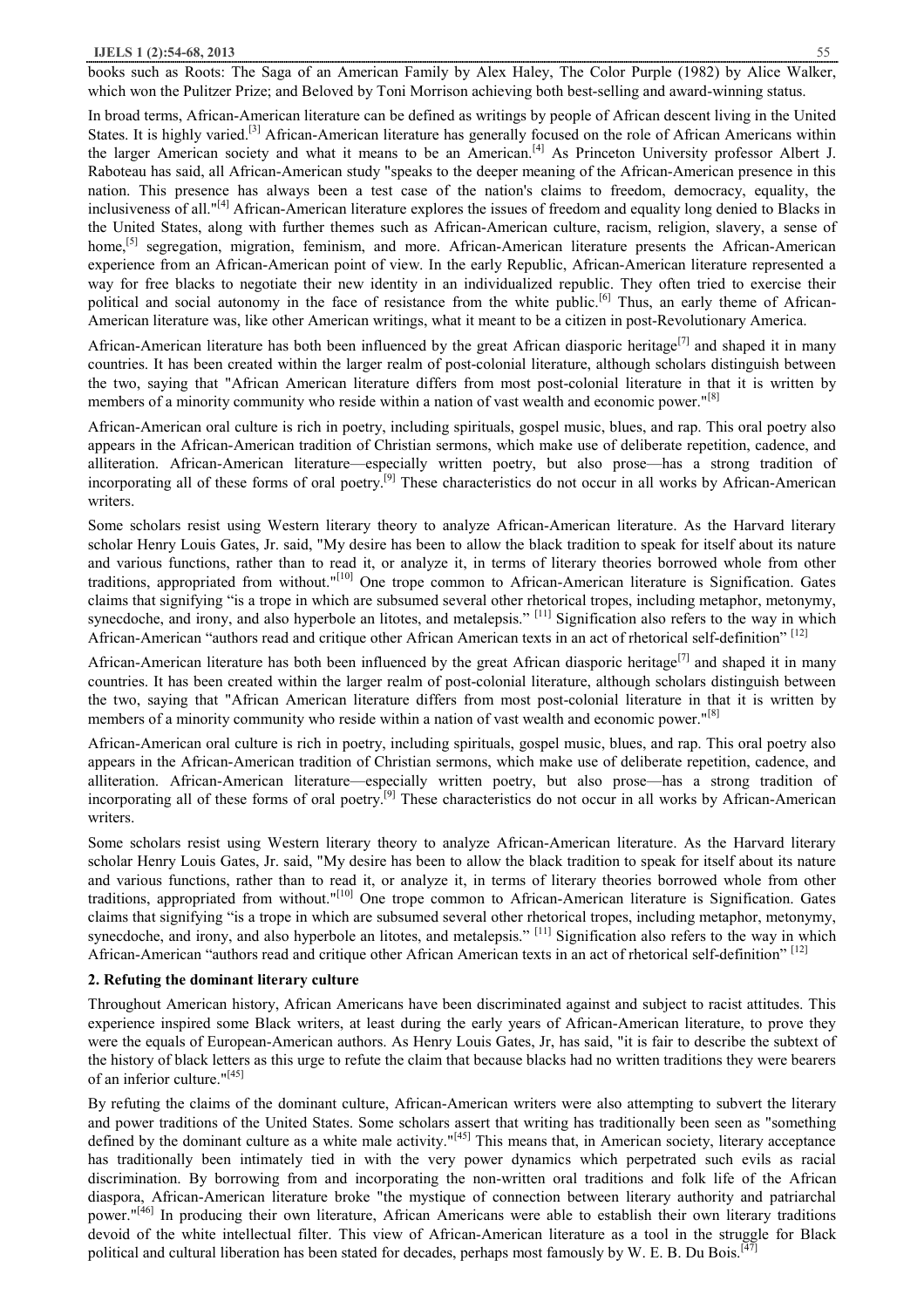#### **3. Existing both inside and outside American literature**

According to Joanne Gabbin, a professor, African-American literature exists both inside and outside American literature. "Somehow African American literature has been relegated to a different level, outside American literature, yet it is an integral part," she says.[48] She bases her theory in the experience of Black people in the United States. Even though African Americans have long claimed an American identity, during most of United States history they were not accepted as full citizens and were actively discriminated against. As a result, they were part of America while also outside it.

Similarly, African-American literature is within the framework of a larger American literature, but it also is independent. As a result, new styles of storytelling and unique voices have been created in relative isolation. The benefit of this is that these new styles and voices can leave their isolation and help revitalize the larger literary world (McKay, 2004). This artistic pattern has held true with many aspects of African American culture over the last century, with jazz and hip hop being just two artistic examples that developed in isolation within the Black community before reaching a larger audience and eventually revitalizing American culture.

Since African-American literature is already popular with mainstream audiences, its ability to develop new styles and voices—or to remain "authentic," in the words of some critics—may be a thing of the past.<sup>[dead link][14]</sup>

#### Balkanization of American literature

Some conservative academics and intellectuals argue that African-American literature exists as a separate topic only because of the balkanization of literature over the last few decades, or as an extension of the culture wars into the field of literature.[49][citation needed] According to these critics, literature is splitting into distinct and separate groupings because of the rise of identity politics in the United States and other parts of the world. These critics reject bringing identity politics into literature because this would mean that "only women could write about women for women, and only Blacks about Blacks for Blacks."[49]

People opposed to this group-based approach to writing say that it limits the ability of literature to explore the overall human condition. Critics also disagree with classifying writers on the basis of their race, as they believe this is limiting and artists can tackle any subject.

Proponents counter that the exploration of group and ethnic dynamics through writing deepens human understanding and previously, entire groups of people were ignored or neglected by American literature.<sup>[50]</sup> (Jay, 1997)

The general consensus view appears to be that American literature is not breaking apart because of new genres like African-American literature. Instead, American literature is simply reflecting the increasing diversity of the United States and showing more signs of diversity than before in its history (Andrews, 1997; McKay, 2004).

#### African American criticism

Some of the criticism of African-American literature over the years has come from within the community; some argue that Black literature sometimes does not portray Black people in a positive light and that it should.

W. E. B. Du Bois wrote in the NAACP's The Crisis on this topic, saying in 1921, "We want everything that is said about us to tell of the best and highest and noblest in us. We insist that our Art and Propaganda be one." He added in 1926, "All Art is propaganda and ever must be, despite the wailing of the purists."<sup>[47]</sup> Du Bois and the editors of The Crisis consistently stated that literature was a tool in the struggle for African-American political liberation.

Du Bois's belief in the propaganda value of art showed when he clashed in 1928 with the author Claude McKay over his best-selling novel Home to Harlem. Du Bois thought the novel's frank depictions of sexuality and the nightlife in Harlem appealed only to the "prurient demand[s]" of white readers and publishers looking for portrayals of Black "licentiousness." Du Bois said, "'Home to Harlem' ... for the most part nauseates me, and after the dirtier parts of its filth I feel distinctly like taking a bath."[51] Others made similar criticism of Wallace Thurman's novel The Blacker the Berry in 1929. Addressing prejudice between lighter-skinned and darker-skinned Blacks, the novel infuriated many African Americans, who did not like the public airing of their "dirty laundry."<sup>[52]</sup>

Many African-American writers thought their literature should present the full truth about life and people. Langston Hughes articulated this view in his essay "The Negro Artist and the Racial Mountain" (1926). He wrote that Black artists intended to express themselves freely no matter what the Black public or white public thought.

More recently, some critics accused Alice Walker of unfairly attacking black men in her novel The Color Purple (19xx).[53] In his updated 1995 introduction to his novel Oxherding Tale, Charles Johnson criticized Walker's novel for its negative portrayal of African-American males: "I leave it to readers to decide which book pushes harder at the boundaries of convention, and inhabits most confidently the space where fiction and philosophy meet." Walker responded in her essays The Same River Twice: Honoring the Difficult (19xx).

Robert Hayden, the first African-American Poet Laureate Consultant in Poetry to the Library of Congress, critiqued the idea of African American Literature saying (paraphrasing the comment by the black composer Duke Ellington about jazz and music), "There is no such thing as Black literature. There's good literature and bad. And that's all."<sup>[54]</sup>

Kenneth Warren's "What Was African American Literature?" argues that black American writing, as a literature, began with the institution of Jim Crow legislation and ended with desegregation. In order to substantiate this claim, he cites both the societal pressures to create a distinctly black American literature for uplift and the lack of a well formulated essential notion of literary blackness. For this scholar, the late 19th and early 20th century de jure racism crystallized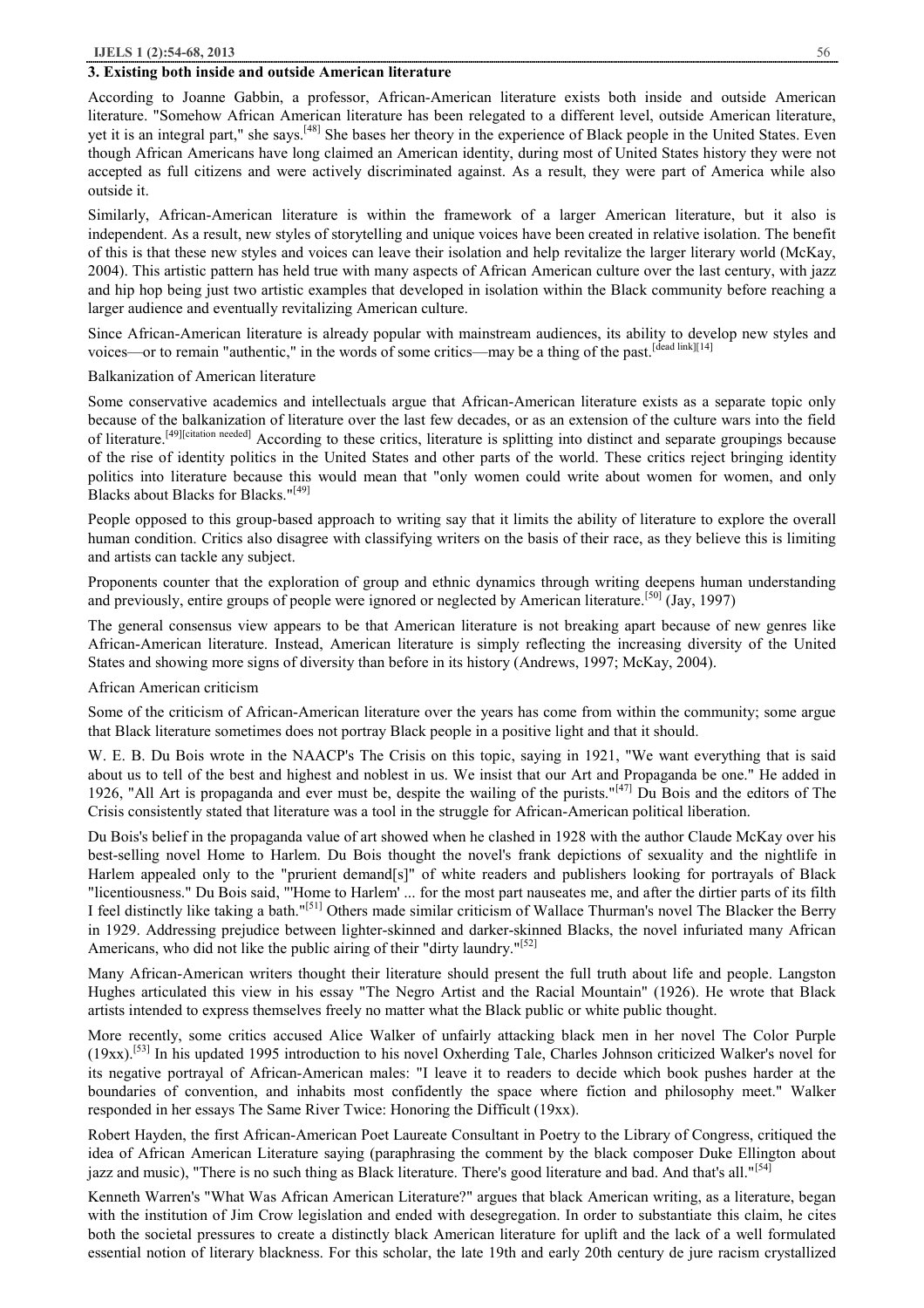the canon of African American literature as black writers conscripted literature as a means to counter notions of inferiority. During this period, "whether African American writers acquiesced in or kicked against the label, they knew what was at stake in accepting or contesting their identification as Negro writers." [55] He writes that "[a]bsent white suspicion of, or commitment to imposing, black inferiority, African American literature would not have existed as a literature" [56] Warren bases part of his argument on the distinction between "the mere existence of literary texts" and the formation of texts into a coherent body of literature. <sup>[57]</sup> For Warren, it is the coherence of responding to racist narratives in the struggle for civil rights that establishes the body of African American literature, and the scholar suggests that continuing to refer to the texts produced after the civil rights era as such is a symptom of nostalgia or a belief that the struggle for civil rights has not yet ended.<sup>[57]</sup>

In an alternative reading, Karla F.C. Holloway's "Legal Fictions" (forthcoming from Duke University Press, 2014) suggests a different composition for the tradition and argues its contemporary vitality.<sup>[58]</sup> Her thesis is that legally cognizable racial identities are sustained through constitutional or legislative act, and these nurture the "legal fiction" of African American identity. "Legal Fictions" argues that the social imagination of race is expressly constituted in law and is expressively represented through the imaginative composition of literary fictions. As long as US law specifies a black body as "discrete and insular," it confers a cognizable legal status onto that body. US fictions use that legal identity to construct narrativess--from neo-slave narratives to contemporary novels like Walter Mosley's "The Man in My Basement." that take constitutional fictions of race and their frames (contracts, property, and evidence) to compose the narratives that cohere the tradition.

African-American culture, also known as black culture, in the United States refers to the cultural contributions of African Americans to the culture of the United States, either as part of or distinct from American culture. The distinct identity of African-American culture is rooted in the historical experience of the African-American people, including the Middle Passage. The culture is both distinct and enormously influential to American culture as a whole.

African-American culture is rooted in Africa. It is a blend of chiefly sub-Saharan African and Sahelean cultures. Although slavery greatly restricted the ability of Americans of African descent to practice their cultural traditions, many practices, values, and beliefs survived and over time have modified or blended with white culture and other cultures such as that of Native Americans. There are some facets of African-American culture that were accentuated by the slavery period. The result is a unique and dynamic culture that has had and continues to have a profound impact on mainstream American culture, as well as the culture of the broader world.

Elaborate rituals and ceremonies were a significant part of African Culture. West Africans believed that spirits dwelled in their surrounding nature. From this disposition, they treated their surroundings with mindful care. Africans also believed spiritual life source existed after death. They believed that ancestors in this spiritual realm could then mediate between the supreme creator and the living. Honor and prayer was displayed to these " ancient ones", the spirit of those past. West Africans also believed in spiritual possession.<sup>[1]</sup>

In the beginning of the eighteenth century Islam began to spread across North Africa; this shift in religion began displacing traditional African spiritual practices. The enslaved Africans brought this complex religious dynamic within their culture to America. This fusion of traditional African beliefs with Christianity provided a common place for those practicing religion in Africa and America.<sup>[1]</sup>

After emancipation, unique African-American traditions continued to flourish, as distinctive traditions or radical innovations in music, art, literature, religion, cuisine, and other fields. 20th-century sociologists, such as Gunnar Myrdal, believed that African Americans had lost most cultural ties with Africa.<sup>[2]</sup> But, anthropological field research by Melville Herskovits and others demonstrated that there has been a continuum of African traditions among Africans of the Diaspora.<sup>[3]</sup> The greatest influence of African cultural practices on European culture is found below the Mason-Dixon line in the American South.[4][5]

For many years African-American culture developed separately from European-American culture, both because of slavery and the persistence of racial discrimination in America, as well as African-American slave descendants' desire to create and maintain their own traditions. Today, African-American culture has become a significant part of American culture and yet, at the same time, remains a distinct cultural body.<sup>[6]</sup>

#### African-American cultural history

From the earliest days of American slavery in the 17th century, slave owners sought to exercise control over their slaves by attempting to strip them of their African culture. The physical isolation and societal marginalization of African slaves and, later, of their free progeny, however, facilitated the retention of significant elements of traditional culture among Africans in the New World generally, and in the U.S. in particular. Slave owners deliberately tried to repress independent political or cultural organization in order to deal with the many slave rebellions or acts of resistance that took place in the United States, Brazil, Haiti, and the Dutch Guyanas.<sup>[7]</sup>

African cultures, slavery, slave rebellions, and the civil rights movements have shaped African-American religious, familial, political, and economic behaviors. The imprint of Africa is evident in a myriad of ways: in politics, economics, language, music, hairstyles, fashion, dance, religion, cuisine, and worldview.

In turn, African-American culture has had a pervasive, transformative impact on many elements of mainstream American culture. This process of mutual creative exchange is called creolization.<sup>[6]</sup> Over time, the culture of African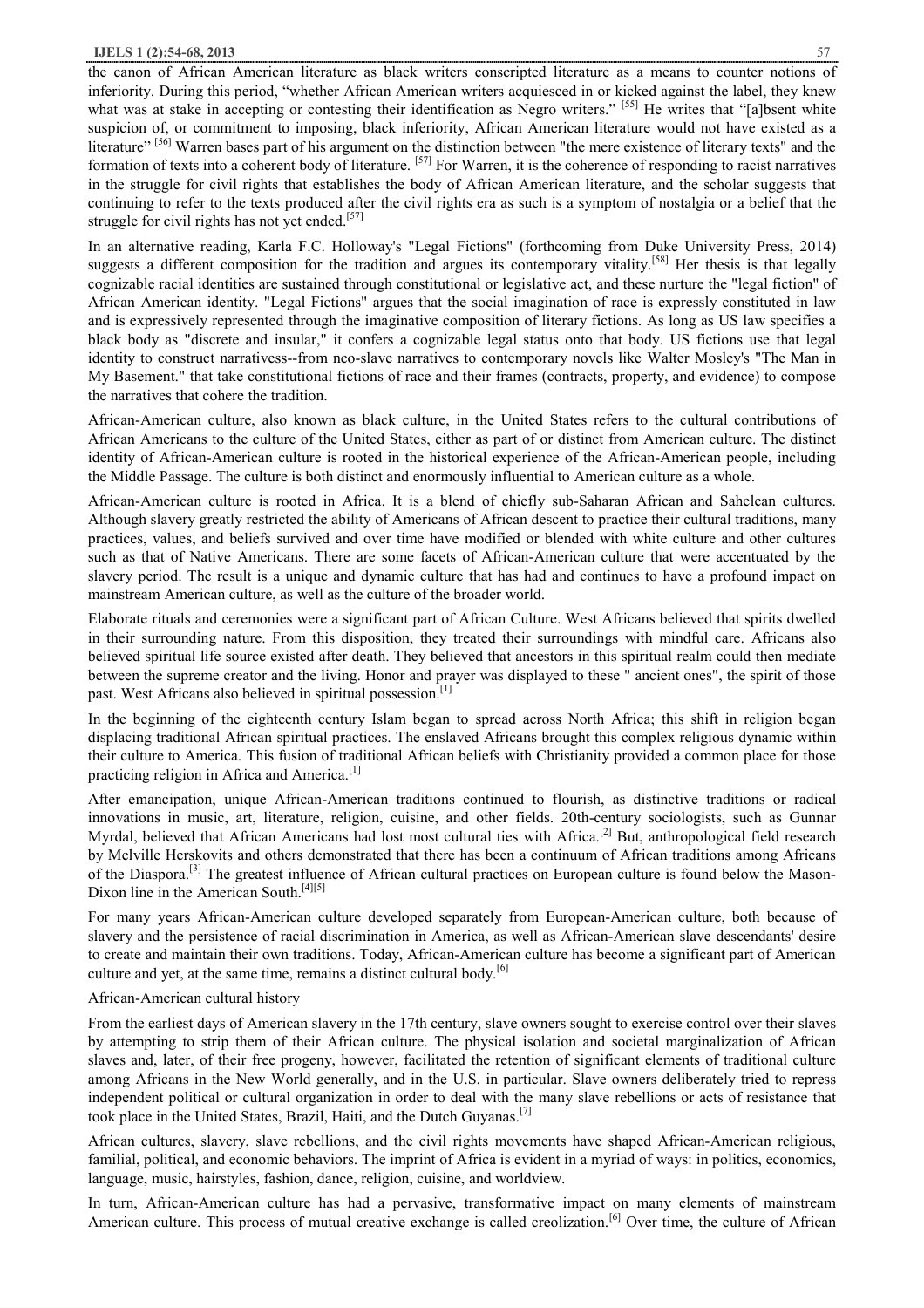slaves and their descendants has been ubiquitous in its impact on not only the dominant American culture, but on world culture as well. $^{[8]}$ 

# **4. Oral tradition**

Slaveholders limited or prohibited education of enslaved African Americans because they feared it might empower their chattel and inspire or enable emancipatory ambitions. In the United States, the legislation that denied slaves formal education likely contributed to their maintaining a strong oral tradition, a common feature of indigenous African cultures.[9] African-based oral traditions became the primary means of preserving history, mores, and other cultural information among the people. This was consistent with the griot practices of oral history in many African and other cultures that did not rely on the written word. Many of these cultural elements have been passed from generation to generation through storytelling. The folktales provided African Americans the opportunity to inspire and educate one another $^{[9]}$ 

Examples of African-American folktales include trickster tales of Br'er Rabbit<sup>[10]</sup> and heroic tales such as that of John Henry.<sup>[11]</sup> The Uncle Remus stories by Joel Chandler Harris helped to bring African-American folk tales into mainstream adoption.[12] Harris did not appreciate the complexity of the stories nor their potential for a lasting impact on society.<sup>[13]</sup> Other narratives that appear as important, recurring motifs in African-American culture are the "Signifying Monkey", "The Ballad of Shine", and the legend of Stagger Lee.

The legacy of the African-American oral tradition manifests in diverse forms. African-American preachers tend to perform rather than simply speak. The emotion of the subject is carried through the speaker's tone, volume, and cadence, which tend to mirror the rising action, climax, and descending action of the sermon. Often song, dance, verse, and structured pauses are placed throughout the sermon. Call and response is another pervasive element of the African-American oral tradition. It manifests in worship in what is commonly referred to as the "amen corner." In direct contrast to recent tradition in other American and Western cultures, it is an acceptable and common audience reaction to interrupt and affirm the speaker.<sup>[14]</sup> This pattern of interaction is also in evidence in music, particularly in blues and jazz forms. Hyperbolic and provocative, even incendiary, rhetoric is another aspect of African-American oral tradition often evident in the pulpit in a tradition sometimes referred to as "prophetic speech."<sup>[15]</sup>

Other aspects of African-American oral tradition include the dozens, signifying, trash talk, rhyming, semantic inversion and word play, many of which have found their way into mainstream American popular culture and become international phenomena.<sup>[16]</sup>

Spoken word artistry is another example of how the African-American oral tradition has influenced modern popular culture. Spoken word artists employ the same techniques as African-American preachers including movement, rhythm, and audience participation.<sup>[17]</sup> Rap music from the 1980s and beyond has been seen as an extension of oral culture.<sup>[9]</sup>

African American culture in the United States includes the various cultural traditions of African ethnic groups. It is both part of and distinct from American culture. The U.S. Census Bureau defines African Americans as "people having origins in any of the Black race groups of Africa."[1] African American culture is indigenous to the descendants in the U.S. of survivors of the Middle Passage. It is rooted in Africa and is an amalgam of chiefly sub-Saharan African and Sahelean cultures.

Although slavery greatly restricted the ability of Africans in America to practice their cultural traditions, many practices, values and beliefs survived and over time have incorporated elements of European American culture. There are even certain facets of African American culture that were brought into being or made more prominent as a result of slavery; an example of this is how drumming became used as a means of communication and establishing a community identity during that time. The result is a dynamic, creative culture that has had and continues to have a profound impact on mainstream American culture and on world culture as well. After Emancipation, these uniquely African American traditions continued to grow. They developed into distinctive traditions in music, art, literature, religion, food, holidays, amongst others. While for some time sociologists, such as Gunnar Myrdal and Patrick Moynihan, believed that African Americans had lost most cultural ties with Africa, anthropological field research by Melville Hersovits and others demonstrated that there is a continuum of African traditions among Africans in the New World from the West Indies to the United States. The greatest influence of African cultural practices on European cultures is found below the Mason-Dixon in the southeastern United States, especially in the Carolinas among the Gullah people and in Louisiana.

African American culture often developed separately from mainstream American culture because of African Americans' desire to practice their own traditions, as well as the persistence of racial segregation in America. Consequently African American culture has become a significant part of American culture and yet, at the same time, remains a distinct culture apart from it.

**History** 

From the earliest days of slavery, slave owners sought to exercise control over their slaves by attempting to strip them of their African culture. The physical isolation and societal marginalization of African slaves and, later, of their free progeny, however, actually facilitated the retention of significant elements of traditional culture among Africans in the New World generally, and in the U.S. in particular. Slave owners deliberately tried to repress political organization in order to deal with the many slave rebellions that took place in the southern United States, Brazil, Haiti, and the Dutch Guyanas.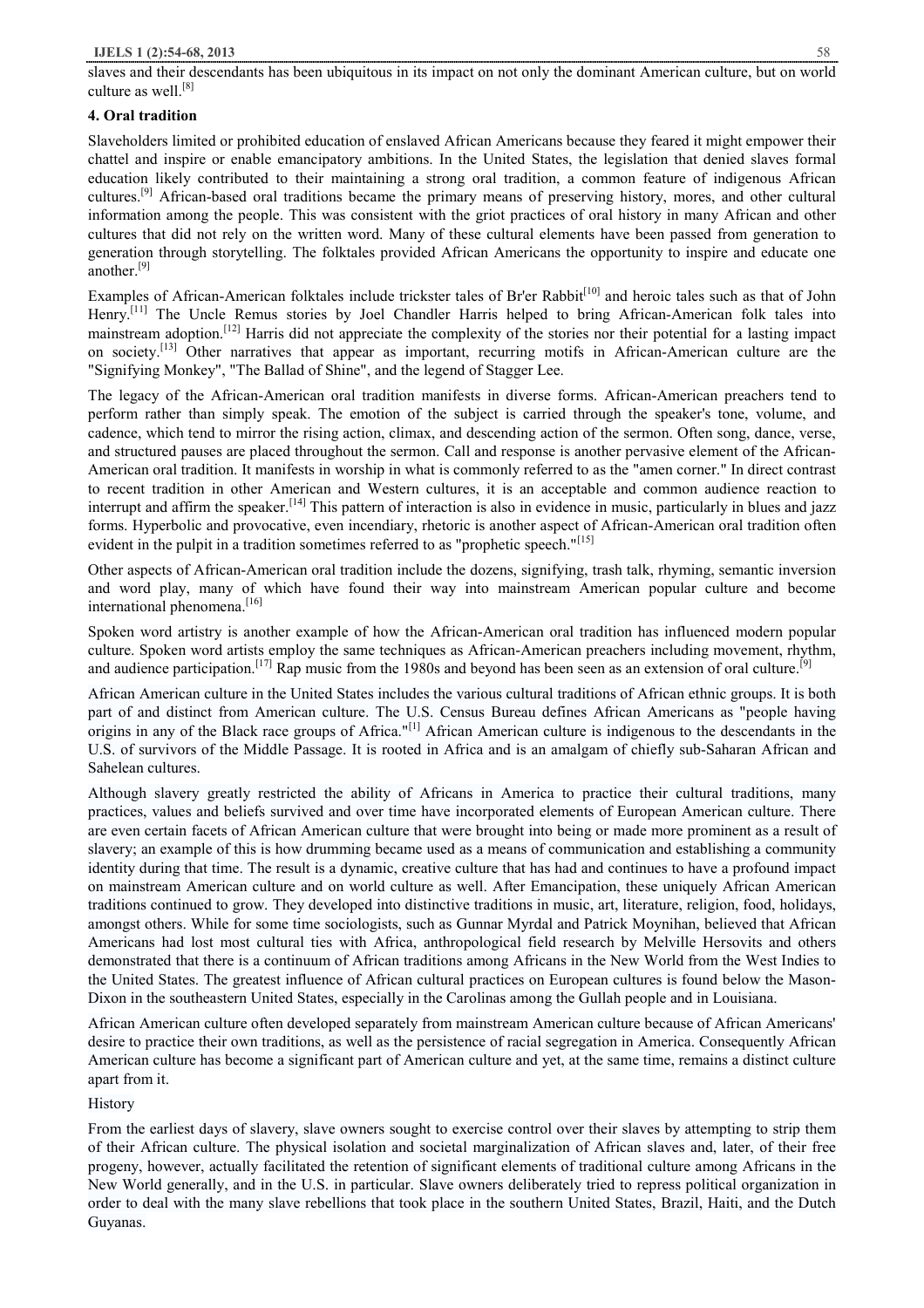African cultures,slavery,slave rebellions,and the civil rights movements(circa 1800s-160s)have shaped African American religious, familial, political and economic behaviors. The imprint of Africa is evident in myriad ways, in politics, economics, language, music, hairstyles, fashion, dance, religion and worldview, and food preparation methods. In the United States, the very legislation that was designed to strip slaves of culture and deny them education served in many ways to strengthen it.

In turn, African American culture has had a pervasive, transformative impact on myriad elements of mainstream American culture, among them language, music, dance, religion, cuisine, and agriculture. This process of mutual creative exchange is called creolization. Over time, the culture of African slaves and their descendants has been ubiquitous in its impact on not only the dominant American culture, but on world culture as well.

## **5. Oral tradition**

Slaveholders limited or prohibited education of enslaved African Americans because they believed it might lead to revolts or escape plans. Hence, African-based oral traditions became the primary means of preserving history, morals, and other cultural information among the people. This was consistent with the griot practices of oral history in many African and other cultures that did not rely on the written word. Many of these cultural elements have been passed from generation to generation through storytelling. The folktales provided African Americans the opportunity to inspire and educate one another. Examples of African American folktales include trickster tales of Br'er Rabbit and heroic tales such as that of John Henry. The Uncle Remus stories by Joel Chandler Harris helped to bring African American folk tales into mainstream adoption. Harris did not appreciate the complexity of the stories nor their potential for a lasting impact on society. Characteristics of the African American oral tradition present themselves in a number of forms. African American preachers tend to perform rather than simply speak. The emotion of the subject is carried through the speaker's tone, volume, and movement, which tend to mirror the rising action, climax, and descending action of the sermon. Often song, dance, verse and structured pauses are placed throughout the sermon. Techniques such as call-andresponse are used to bring the audience into the presentation. In direct contrast to recent tradition in other American and Western cultures, it is an acceptable and common audience reaction to interrupt and affirm the speaker. Spoken word is another example of how the African American oral tradition influences modern American popular culture. Spoken word artists employ the same techniques as African American preachers including movement, rhythm, and audience participation. Rap music from the 1980's and beyond has been seen as an extension of oral culture.

## **6. Harlem Renaissance**

Zora Neale Hurston was a prominent literary figure during the Harlem Renaissance. The first major public recognition of African American culture occurred during the Harlem Renaissance. In the 1920s and 1930s, African American music, literature, and art gained wide notice. Authors such as Zora Neale Hurston and Nella Larsen and poets such as Langston Hughes, Claude McKay, and Countee Cullen wrote works describing the African American experience. Jazz, swing, blues and other musical forms entered American popular music. African American artists such as William H. Johnson and Palmer Hayden created unique works of art featuring African Americans.

The Harlem Renaissance was also a time of increased political involvement for African Americans. Among the notable African American political movements founded in the early 20th century are the United Negro Improvement Association and the National Association for the Advancement of Colored People. The Nation of Islam, a notable Islamic religious movement, also began in the early 1930s.

# **7. African American cultural movement**

The Black Power movement of the 1960s and 1970s followed in the wake of the non-violent American Civil Rights Movement. The movement promoted racial pride and ethnic cohesion in contrast to the focus on integration of the Civil Rights Movement, and adopted a more militant posture in the face of racism. It also inspired a new renaissance in African American literary and artistic expression generally referred to as the African American or "Black Arts Movement."

The works of popular recording artists such as Nina Simone (Young, Gifted and Black) and The Impressions (Keep On Pushin'), as well as the poetry, fine arts and literature of the time, shaped and reflected the growing racial and political consciousness. Among the most prominent writers of the African American Arts Movement were poet Nikki Giovanni; poet and publisher Don L. Lee, who later became known as Haki Madhubuti; poet and playwright Leroi Jones, later known as Amiri Baraka; and Sonia Sanchez. Other influential writers were Ed Bullins, Dudley Randall, Mari Evans, June Jordan, Larry Neal and Ahmos Zu-Bolton.

Another major aspect of the African American Arts Movement was the infusion of the African aesthetic, a return to a collective cultural sensibility and ethnic pride that was much in evidence during the Harlem Renaissance and in the celebration of Négritude among the artistic and literary circles in the U.S., Caribbean and the African continent nearly four decades earlier: the idea that "black is beautiful." During this time, there was a resurgence of interest in, and an embrace of, elements of African culture within African American culture that had been suppressed or devalued to conform to Eurocentric America. Natural hairstyles, such as the afro, and African clothing, such as the dashiki, gained popularity. More importantly, the African American aesthetic encouraged personal pride and political awareness among African Americans.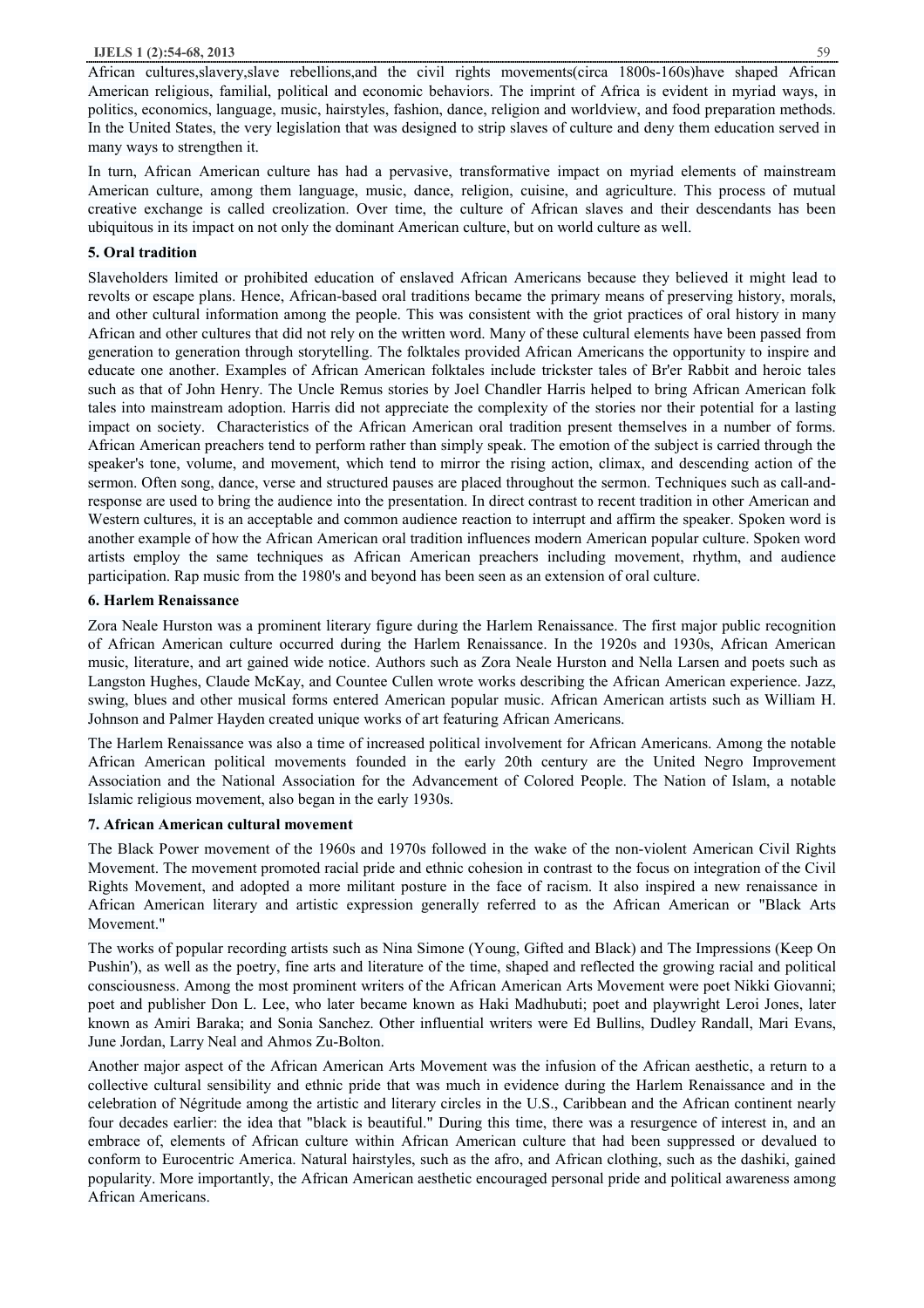#### **8. Music**

Men playing the djembé, a traditional West African drum adopted into African American and American culture. The bags and the clothing of the man on the right are printed with traditional kente cloth patterns.

African American music is rooted in the typically polyrhythmic music of the ethnic groups of Africa, specifically those in the Western, Sahelean, and Sub-Saharan regions. African oral traditions, nurtured in slavery, encouraged the use of music to pass on history, teach lessons, ease suffering, and relay messages. The African pedigree of African American music is evident in some common elements: call and response, syncopation, percussion, improvisation, swung notes, blue notes, the use of falsetto, melisma, and complex multi-part harmony. During slavery, Africans in America blended traditional European hymns with African elements to create spirituals.

Many African Americans sing Lift Ev'ry Voice and Sing in addition to the American national anthem, The Star-Spangled Banner, or in lieu of it. Written by James Weldon Johnson and John Rosamond Johnson in 1900 to be performed for the birthday of Abraham Lincoln, the song was, and continues to be, a popular way for African Americans to recall past struggles and express ethnic solidarity, faith and hope for the future. The song was adopted as the "Negro National Anthem" by the NAACP in 1919. African American children are taught the song at school, church or by their families. Lift Ev'ry Voice and Sing traditionally is sung immediately following, or instead of, The Star-Spangled Banner at events hosted by African American churches, schools, and other organizations.

In the 1800s, as the result of the blackface minstrel show, African American music entered mainstream American society. By the early twentieth century, several musical forms with origins in the African American community had transformed American popular music. Aided by the technological innovations of radio and phonograph records, ragtime, jazz, blues, and swing also became popular overseas, and the 1920s became known as the Jazz Age. The early 20th century also saw the creation of the first African American Broadway shows, films such as King Vidor's Hallelujah!, and operas such as George Gershwin's Porgy and Bess. Rock and roll, doo wop, soul, and R&B developed in the mid 20th century. These genres became very popular in white audiences and were influences for other genres such as surf. The dozens, an urban African American tradition of using rhyming slang to put down your enemies (or friends) developed through the smart-ass street jive of the early Seventies into a new form of music. In the South Bronx, the half speaking, half singing rhythmic street talk of 'rapping' grew into the hugely successful cultural force known as Hip Hop. Hip Hop would become a multicultural movement. However, it is still important to many African Americans. The African American Cultural Movement of the 1960s and 1970s also fueled the growth of funk and later hip-hop forms such as rap, hip house, new jack swing and go go. African American music has experienced far more widespread acceptance in American popular music in the 21st century than ever before. In addition to continuing to develop newer musical forms, modern artists have also started a rebirth of older genres in the form of genres such as neo soul and modern funk-inspired groups.

#### **9. Dance**

The Cakewalk was the first African American dance to gain widespread popularity in the United States.

African American dance, like other aspects of African American culture, finds its earliest roots in the dances of the hundreds of African ethnic groups that made up African slaves in the Americas as well as influences from European sources in the United States. Dance in the African tradition, and thus in the tradition of slaves, was a part of both every day life and special occasions. Many of these traditions such as get down, ring shouts, and other elements of African body language survive as elements of modern dance.

In the 1800s, African American dance began to appear in minstrel shows. These shows often presented African Americans as caricatures for ridicule to large audiences. The first African American dance to become popular with White dancers was the cakewalk in 1891. Later dances to follow in this tradition include the Charleston, the Lindy Hop, and the Jitterbug. During the Harlem Renaissance, all African American Broadway shows such as Shuffle Along helped to establish and legitimize African American dancers. African American dance forms such as tap, a combination of African and European influences, gained widespread popularity thanks to dancers such as Bill Robinson and were used by leading White choreographers who often hired African American dancers.

Contemporary African American dance is descended from these earlier forms and also draws influence from African and Caribbean dance forms. Groups such as the Alvin Ailey American Dance Theater have continued to contribute to the growth of this form. Modern popular dance in America is also greatly influenced by African American dance. American popular dance has also drawn many influences from African American dance most notably in the hip hop genre.

#### **10. Art**

#### Sand Dunes at Sunset, Atlantic City by Henry Ossawa Tanner 1859-1937

From its early origins in slave communities, through the end of the twentieth century, African-American art has made a vital contribution to the art of the United States. During the period between the 1600s and the early 1800s, art took the form of small drums, quilts, wrought-iron figures and ceramic vessels in the southern United States. These artifacts have similarities with comparable crafts in West and Central Africa. In contrast, African American artisans like the New England–based engraver Scipio Moorhead and the Baltimore portrait painter Joshua Johnson created art that was conceived in a thoroughly western European fashion.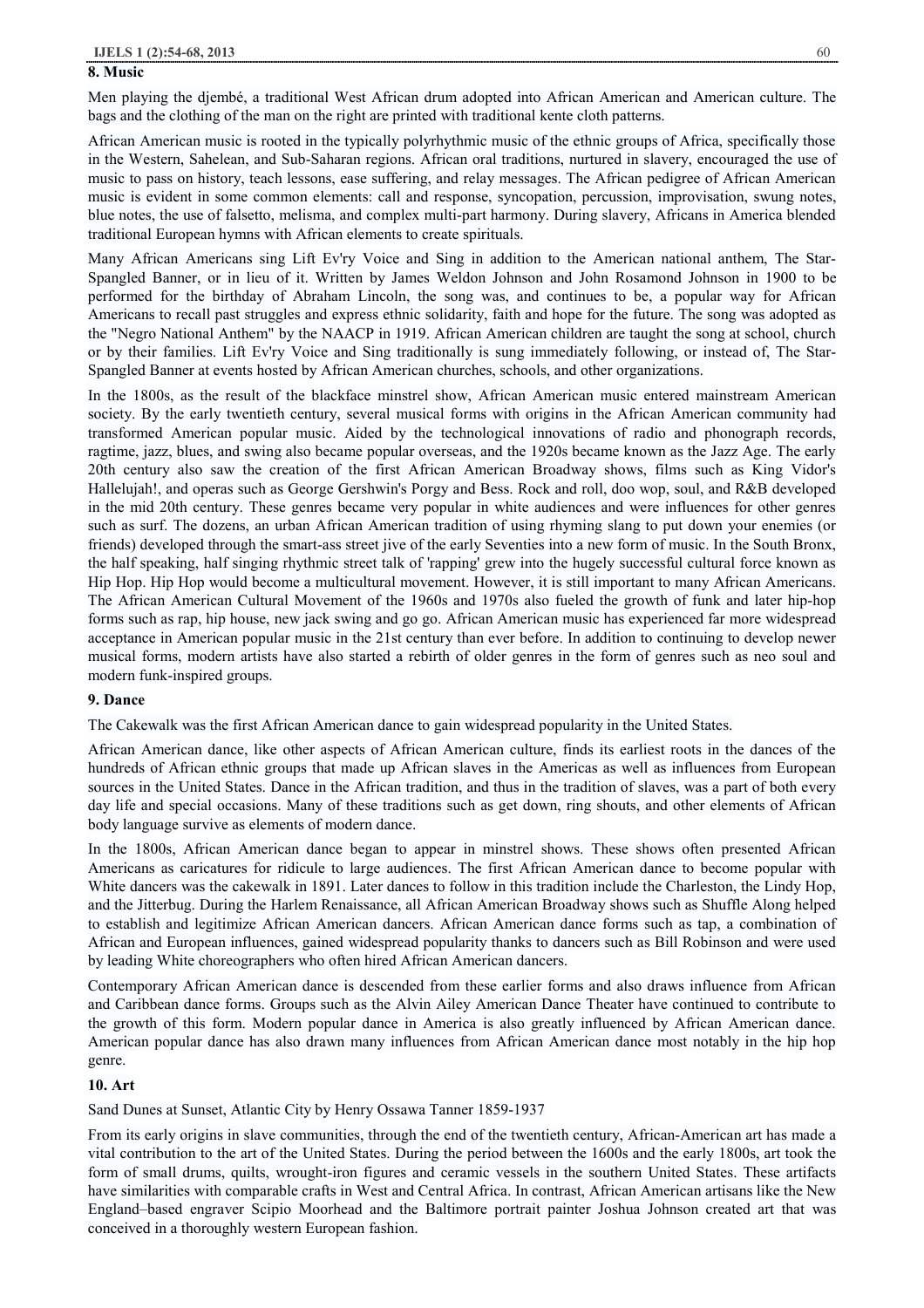#### **IJELS 1 (2):54-68, 2013** 61

During the 1800s, Harriet Powers made quilts in rural Georgia, United States that are now considered among the finest examples of nineteenth-century Southern quilting. Later in the 20th century, the women of Gee's Bend developed a distinctive, bold, and sophisticated quilting style based on traditional African American quilts with a geometric simplicity that developed separately but was like that of Amish quilts and modern art.

After the American Civil War, museums and galleries began more frequently to display the work of African American artists. Cultural expression in mainstream venues was still limited by the dominant European aesthetic and by racial prejudice. To increase the visibility of their work, many African American artists traveled to Europe where they had greater freedom. It was not until the Harlem Renaissance that more whites began to pay attention to African American art in America.

Kara Walker, Cut, Cut paper and adhesive on wall, Brent Sikkema NYC.

During the 1920s, artists such as Raymond Barthé, Aaron Douglas, Augusta Savage, and photographer James Van Der Zee became well known for their work. During the Great Depression, new opportunities arose for these and other African American artists under the WPA. In later years, other programs and institutions, such as the New York Citybased Harmon Foundation, helped to foster African American artistic talent. Augusta Savage, Elizabeth Catlett, Lois Mailou Jones, Romare Bearden, Jacob Lawrence and others exhibited in museums and juried art shows, and built reputations and followings for themselves.

In the 1950s and 1960s, there were very few widely accepted African American artists. Despite this, The Highwaymen, a loose association of 27 African American artists from Ft. Pierce, Florida, created idyllic, quickly realized images of the Florida landscape and peddled some 50,000 of them from the trunks of their cars. They sold their art directly to the public rather than through galleries and art agents, thus receiving the name "The Highwaymen". Rediscovered in the mid-1990s, today they are recognized as an important part of American folk history. Their artwork is widely collected by enthusiasts and original pieces can easily fetch thousands of dollars in auctions and sales.

The Black Arts Movement of the 1960s and 1970s was another period of resurgent interest in African American art. During this period, several African-American artists gained national prominence, among them Lou Stovall, Ed Love, Charles White, and Jeff Donaldson. Donaldson and a group of African-American artists formed the Afrocentric collective AFRICOBRA, which remains in existence today. The sculptor Martin Puryear, whose work has been acclaimed for years, is being honored with a 30-year retrospective of his work at the Museum of Modern Art in New York starting November 2007.

Notable contemporary African American artists include David Hammons, Eugene J. Martin, Charles Tolliver, and Kara Walker.

# **11. Literature**

Langston Hughes, a notable African American poet of the Harlem Renaissance.

African American literature has its roots in the oral traditions of African slaves in America. The slaves used stories and fables in much the same way as they used music.These stories influenced the earliest African American writers and poets in

the 18thcentury such as Phillis Wheatley and Olaudah Equiano. These authors reached early high points by telling slave narratives.

During the early 20th century Harlem Renaissance, numerous authors and poets, such as Langston Hughes, W.E.B. Dubois, and Booker T. Washington, grappled with how to respond to discrimination in America. Authors during the Civil Rights era, such as Richard Wright, James Baldwin and Gwendolyn Brooks wrote about issues of racial segregation, oppression and other aspects of African American life. This tradition continues today with authors who have been accepted as an integral part of American literature, with works such as Roots: The Saga of an American Family by Alex Haley, The Color Purple by Alice Walker, and Beloved by Nobel Prize-winning Toni Morrison, and series by Octavia Butler and Walter Mosley that have achieved both best-selling and/or award-winning status.

#### **12. Museums**

The African American Museum Movement emerged during the 1950s and 1960s to preserve the heritage of the African American experience and to ensure its proper

interpretation in American history. Museums devoted to African American history are found in many African American neighborhoods. Institutions such as the African American Museum and Library at Oakland and The African American Museum in Cleveland were created by African Americans to teach and investigate cultural history that, until recent decades was primarily preserved trough oral traditions.

Generations of hardships imposed on the African American community created distinctive language patterns. Slave owners often intentionally mixed people who spoke different African languages to discourage communication in any language other than English. This, combined with prohibitions against education, led to the development of pidgins, simplified mixtures of two or more languages that speakers of different languages could use to communicate. Examples of pidgins that became fully developed languages include Creole, common to Haiti,and Gullah, common to the Sea Islands off the coast of South Carolina and Georgia.

African American Vernacular English is a type variety (dialect, ethnolect and sociolect) of the American English language closely associated with the speech of but not exclusive to African Americans.While AAVE is academically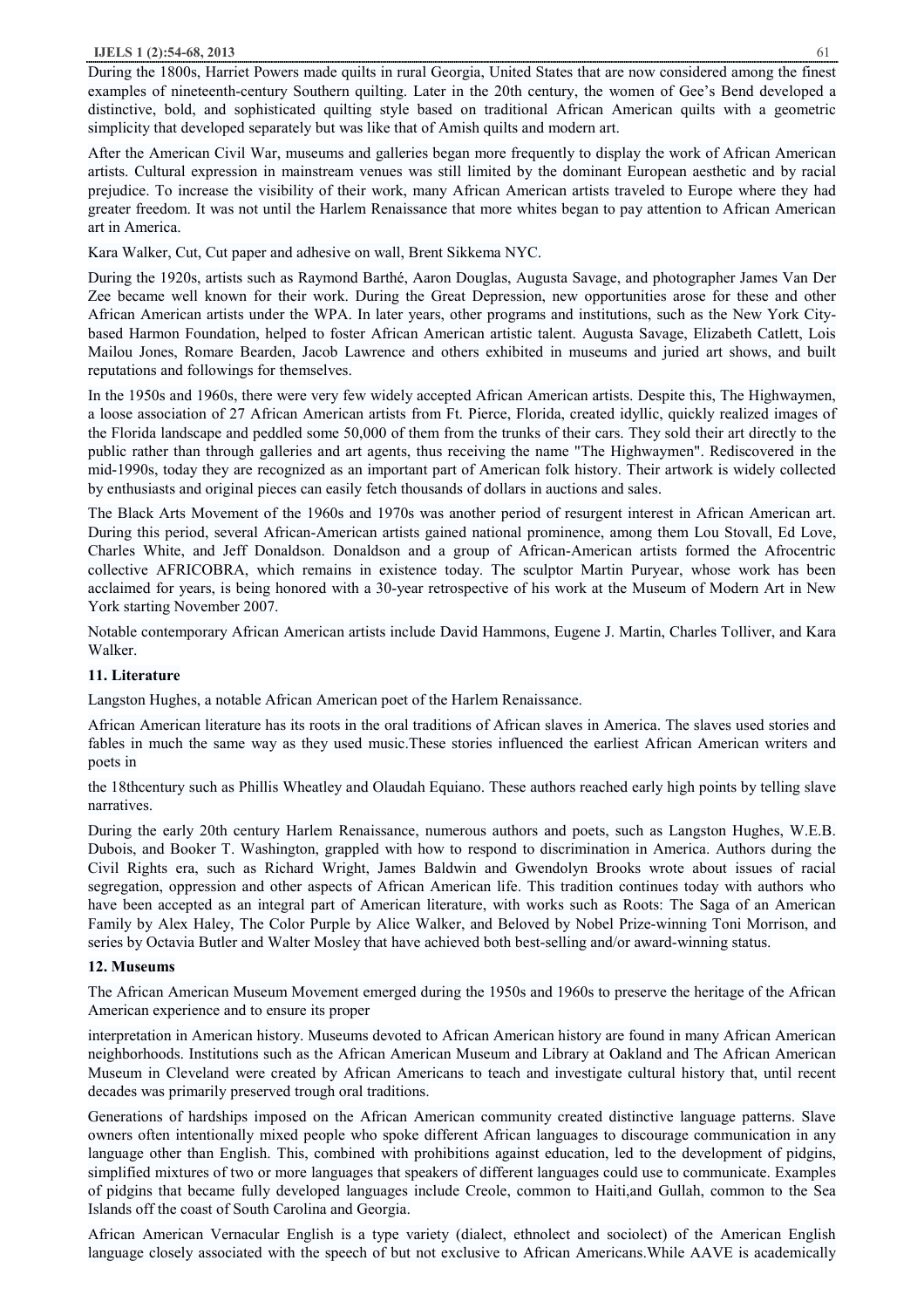considered a legitimate dialect because of its logical structure, some of both Caucasians and African Americans consider it slang or the result of a poor command of Standard American English. Inner city African American children who are isolated by speaking only AAVE have more difficulty with standardized testing and, after school, moving to the mainstream world for work. It is common for many speakers of AAVE to code switch between AAVE and Standard American English depending on the setting.

# **13. Attire**

The cultural explosion of the 1960s saw the incorporation of surviving cultural dress with elements from modern fashion and West African traditional clothing to create a uniquely African American traditional style. Kente cloth is the best known African textile. These festive woven patterns, which exist in numerous varieties, were originally made by the Ashanti and Ewe peoples of Ghana and Togo. Kente fabric also appears in a number of Western style fashions ranging from casual t-shirts to formal bow ties and cummerbunds. Kente strips are often sewn into liturgical and academic robes or worn as stoles. Since the Black Arts Movement, traditional African clothing has been popular amongst African Americans for both formal and informal occasions. Another common aspect of fashion in African American culture involves the appropriate dress for worship in the Black church. It is expected in most churches that an individual should present their best appearance for worship. African American women in particular are known for wearing vibrant dresses and suits. An interpretation of a passage from the Christian Bible, "...every woman who prays or prophesies with her head uncovered dishonors her head...", has led to the tradition of wearing elaborate Sunday hats, sometimes known as "crowns."

# **14. Hair**

Hair styling in African American culture is greatly varied. African American hair is typically composed of tightly coiled curls. The predominant styles for women involve the straightening of the hair through the application of heat or chemical processes. These treatments form the base for the most commonly socially acceptable hairstyles in the United States. Alternatively, the predominant and most socially acceptable practice for men is to leave one's hair natural. Often, as men age and begin to lose their hair, the hair is either closely cropped, or the head is shaved completely free of hair. However, since the 1960s, natural hairstyles, such as the afro, braids, and dreadlocks, have been growing in popularity. Although the association with radical political movements and their vast difference from mainstream Western hairstyles, the styles have not yet attained widespread social acceptance.

Maintaining facial hair is more prevalent among African American men than in other male populations in the U.S. In fact, the soul patch is so named because African American men, particularly jazz musicians, popularized the style. The preference for facial hair among African American men is due partly to personal taste, but because they are more prone than other ethnic groups to develop a condition known as pseudofolliculitis barbae, commonly referred to as razor bumps, many prefer not to shave.

# **15. Body image**

The European aesthetic and attendant mainstream concepts of beauty are often at odds with the African body form. Because of this, African American women often find themselves under pressure to conform to European standards of beauty. Still, there are individuals and groups who are working towards raising the standing of the African aesthetic among African Americans and internationally as well. This includes efforts toward promoting as models those with clearly defined African features; the mainstreaming of natural hairstyles; and, in women, fuller, more voluptuous body types.

# **16. Religion**

While African Americans practice a number of religions, Protestant Christianity is by far the most popular. Additionally, 14% of Muslims in the United States and Canada are African American.

# Christianity

A river baptism in New Bern, North Carolina near the turn of the 20th century.

The religious institutions of African American Christians commonly are referred collectively as the black church. During slavery, many slaves were stripped of their African belief systems and typically denied free religious practice. Slaves managed, however, to hang on to some practices by integrating them into Christian worship in secret meetings. These practices, including dance, shouts, African rhythms, and enthusiastic singing, remain a large part of worship in the African American church. African American churches taught that all people were equal in God's eyes and viewed the doctrine of obedience to one's master taught in white churches as hypocritical. Instead the African American church focused on the message of equality and hopes for a better future. Before and after emancipation, racial segregation in America prompted the development of organized African American denominations. The first of these was the AME Church founded by Richard Allen in 1787. An African American church is not necessarily a separate denomination. Several predominantly African American churches exist as members of predominantly white denominations. African American churches have served to provide African American people with leadership positions and opportunities to organize that were denied in mainstream American society. Because of this, African American pastors became the bridge between the African American and European American communities and thus played a crucial role in the American Civil Rights Movement.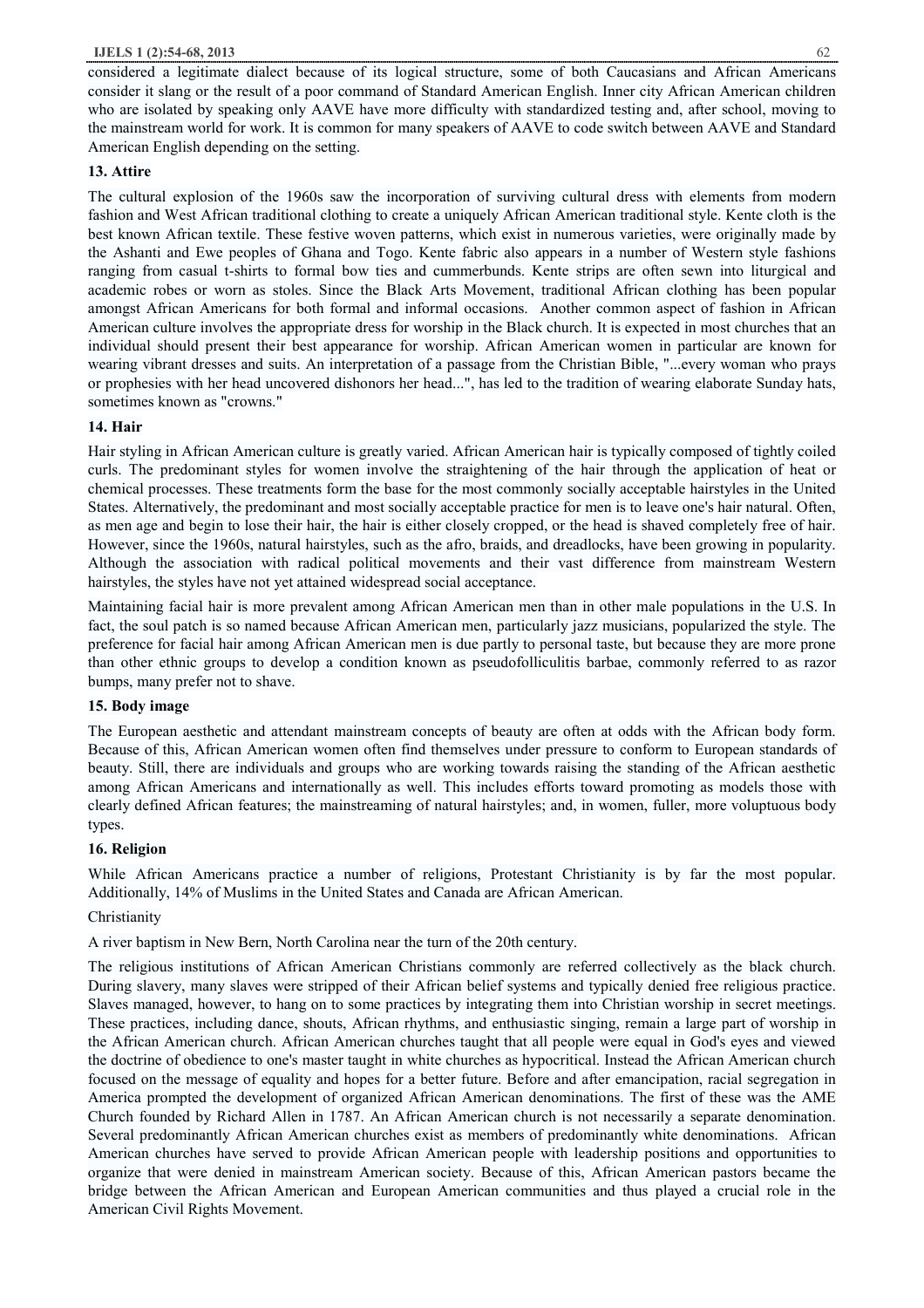Like many Christians, African American Christians sometimes participate in or attend a Christmas play. Black Nativity by Langston Hughes is a re-telling of the classic Nativity story with gospel music. Productions can be found a African American theaters and churches all over the country.

## Islam

A member of the Nation of Islam selling merchandise on a city street corner. Despite the popular assumption that the Nation represents all or most African American Muslims, less than 2% are members.

Generations before the advent of the Atlantic slave trade, Islam was a thriving religion in West Africa due to its peaceful introduction via the lucrative trans-Saharan trade between prominent tribes in the southern Sahara and the Berbers to the North. In his attesting to this fact the West African scholar Cheikh Anta Diop explained: "The primary reason for the success of Islam in Black Africa...consequently stems from the fact that it was propagated peacefully at first by solitary Arabo-Berber travelers to certain Black kings and notables, who then spread it about them to those under their jurisdiction" Many first-generation slaves were often able to retain their Muslim identity, their descendants were not. Slaves were either forcibly converted to Christianity as was the case in the Catholic lands or were besieged with gross inconviences to their religious practice such as in the case of the Protestant American mainland. In the decades after slavery and particularly during the depression era, Islam reemerged in the form of highly visible and sometimes controversial heterodox movements in the African American community. The first of these of note was the Moorish Science Temple of America, founded by Noble Drew Ali. Ali had a profound influence on Wallace Fard, who later founded the Black nationalist Nation of Islam in 1930. Elijah Muhammad became head of the organization in 1934. Much like Malcolm X, who left the Nation of Islam in 1964, many African American Muslims now follow traditional Islam. A survey by the Council on American-Islamic Relations shows that 30% of Sunni Mosque attendees are African Americans. African American orthodox Muslims are often the victims of stereotypes, most notably the assumption that an African American Muslim is a member of the Nation of Islam. They are often viewed by the uneducated African-American community in general as less authentic than Muslims from the Middle East or South Asia while credibility is less of an issue with immigrant Muslims and Muslim world in general.

## Other religions

Aside from Christianity and Islam, there are also African Americans who follow Judaism, Buddhism, and a number of other religions. The Black Hebrew Israelites are a collection of African American Jewish religious organizations. Among their varied teachings, they often include that African Americans are descended from the Biblical Hebrews (sometimes with the paradoxical claim that the Jewish people are not). There is a small but growing number of African Americans who participate in African traditional religions, such as Vodou and Santeria or Ifa and diasporic traditions like Rastafarianism. Many of them are immigrants or descendants of immigrants from the Caribbean and South America, where these are practiced. Because of religious practices, such as animal sacrifice, which are no longer common among American religions and are often legally prohibited, these groups may be viewed negatively and are sometimes the victims of harassment.

#### **19. Life events**

For most African Americans, the observance of life events follows the pattern of mainstream American culture. There are some traditions which are unique to African Americans.

Some African Americans have created new rites of passage that are linked to African traditions. Pre-teen and teenage boys and girls take classes to prepare them for adulthood. They are typically taught spirituality, responsibility, and leadership. Most of these programs are modeled after traditional African ceremonies, with the focus largely on embracing African ideologies rather than specific rituals.

To this day, some African American couples choose to "jump the broom" as a part of their wedding ceremony. Although the practice, which can be traced back to Ghana, fell out of favor in the African American community after the end of slavery, it has experienced a slight resurgence in recent years as some couples seek to reaffirm their African heritage.

Funeral traditions tend to vary based on a number of factors, including religion and location, but there are a number of commonalities. Probably the most important part of death and dying in the African American culture is the gathering of family and friends. Either in the last days before death or shortly after death, typically any friends and family members that can be reached are notified. This gathering helps to provide spiritual and emotional support, as well as assistance in making decisions and accomplishing everyday tasks.

The spirituality of death is very important in African American culture. A member of the clergy or members of the religious community, or both, are typically present with the family through the entire process. Death is often viewed as transitory rather than final. Many services are called homegoings, instead of funerals, based on the belief that the person is going home to the afterlife. The entire end of life process is generally treated as a celebration of life rather than a mourning of loss. This is most notably demonstrated in the New Orleans Jazz Funeral tradition where upbeat music, dancing, and food encourage those gathered to be happy and celebrate the homegoing of a beloved friend.

#### **20. Cuisine**

A traditional soul food dinner consisting of fried chicken, candied yams, collard greens, cornbread, and macaroni and cheese.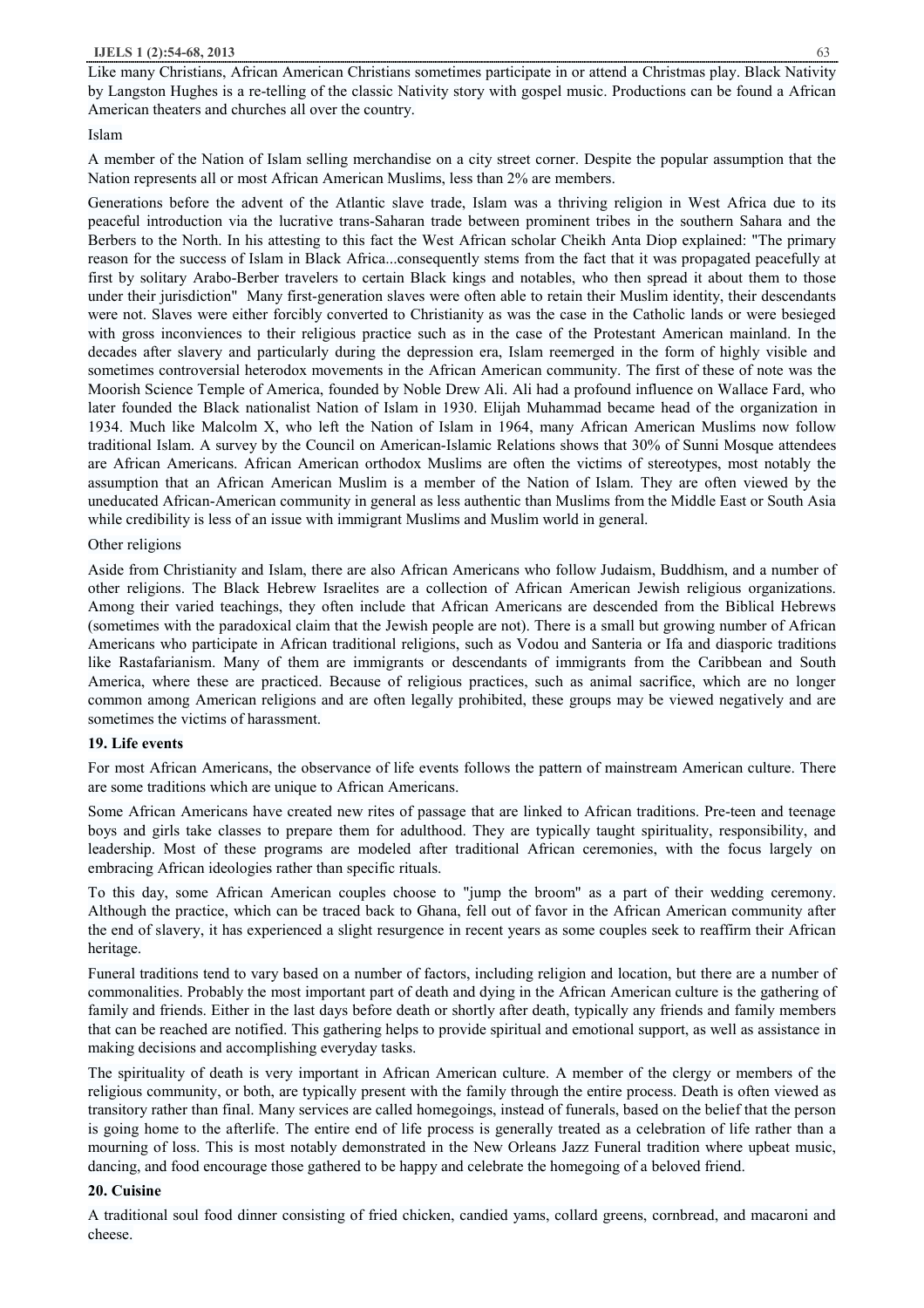The cultivation and use of many agricultural products in the United States, such as yams, peanuts, rice, okra, sorghum, grits, watermelon, indigo dyes, and cotton, can be traced to African influences. African American foods reflect creative responses to racial and economic oppression and poverty. Under slavery, African Americans were not allowed to eat better cuts of meat, and after emancipation many often were too poor to afford them. Soul food, a hearty cuisine commonly associated with African Americans in the South (but also common to African Americans nationwide), makes creative use of inexpensive products procured through farming and subsistence hunting and fishing. Pig intestines are boiled and sometimes battered and fried to make chitterlings, also known as "chitlins." Ham hocks and neck bones provide seasoning to soups, beans and boiled greens (turnip greens, collard greens, and mustard greens). Other common foods, such as fried chicken and fish, macaroni and cheese, cornbread and hoppin' john (black-eyed peas and rice) are prepared simply. When the African American population was considerably more rural than it generally is today, rabbit, possum, squirrel, and waterfowl were important additions to the diet. Many of these food traditions are especially predominant in many parts of the rural South.

Traditionally prepared soul food is often high in fat, sodium and starch. Highly suited to the physically demanding lives of laborers, farmhands and rural lifestyles generally, it is now a contributing factor to obesity, heart disease, and diabetes in a population that has become increasingly more urban and sedentary. As a result, more health-conscious African-Americans are using alternative methods of preparation, eschewing trans fats in favor of natural vegetable oils and substituting smoked turkey for fatback and other, cured pork products; limiting the amount of refined sugar in desserts; and emphasizing the consumption of more fruits and vegetables than animal protein. There is some resistance to such changes, however, as they involve deviating from long culinary tradition.

### **21. Holidays and observances**

A woman wearing traditional West African clothing lighting the candles on a kinara for a Kwanzaa celebration.

As with other American racial and ethnic groups, African Americans observe ethnic holidays alongside traditional American holidays. Holidays observed in

African American culture are not only observed by African Americans. The birthday of noted American civil rights leader Martin Luther King, Jr has been observed nationally since 1983. It is one of three federal holidays named for an individual. Black History Month is another example of another African American observance that has been adopted nationally. Black History Month is an attempt to focus attention on previously neglected aspects of the African American experience. It is observed during the month of February to coincide with the founding of the NAACP and the birthdays of Frederick Douglass, a prominent African American abolitionist, and Abraham Lincoln, the United States president who signed the Emancipation Proclamation.

Less widely observed outside of the African American community is Emancipation Day. The nature and timing of the celebration vary regionally. It is most widely observed as Juneteenth, in recognition of the official reading of the Emancipation Proclamation on June 19, 1865 in Texas. Another holiday not widely observed outside of the African American community is the birthday of Malcolm X. The day is observed on May 19 in American cities with a significant African American population, including Washington, D.C..

One of the most noted African American holidays is Kwanzaa. Like Emancipation Day, it is not widely observed outside of the African American community, although it is growing in popularity within the community. African American scholar and activist "Maulana" Ron Karenga invented the festival of Kwanzaa in 1966, as an alternative to the increasing commercialization of Christmas. Derived from the harvest rituals of Africans, Kwanzaa is observed each year from December 26 through January 1. Participants in Kwanzaa celebrations affirm their African heritage and the importance of family and community by drinking from a unity cup; lighting red, black, and green candles; exchanging heritage symbols, such as African art; and recounting the lives of people who struggled for African and African American freedom.

#### **22. Names**

African American names are often drawn from the same language groups as other popular names found in the United States. The practice of adopting neo-African or Islamic names did not gain popularity until the late Civil Rights era. Efforts to recover African heritage inspired selection of names with deeper cultural significance. Prior to this, using African names was not practical for two reasons. First, many African Americans were several generations removed from the last ancestor to have an African name since slaves were often given European names. Second, a traditional American name helps an individual fit into American society.

Another African American naming practice that predates the use of African names is the use of "made-up" names. In an attempt to create their own identity, growing numbers of African American parents, starting in the post-World War II era, began creating new names based on sounds they found pleasing such as Marquon, DaShawn, LaTasha, or Shandra.

# **23. Family**

When slavery was practiced in the United States, it was common for families to be separated through sale. Even during slavery, however, African American families managed to maintain strong familial bonds. Free, African men and women, who managed to buy their own freedom by being hired out, who were emancipated, or who had escaped their masters, often worked long and hard to buy the members of their families who remained in bondage and send for them.

Others, separated from blood kin, formed close bonds comprised of fictive kin; play relations, play aunts, cousins and the like. This practice, perhaps a holdover from African tradition, survived Emancipation, with non-blood family friends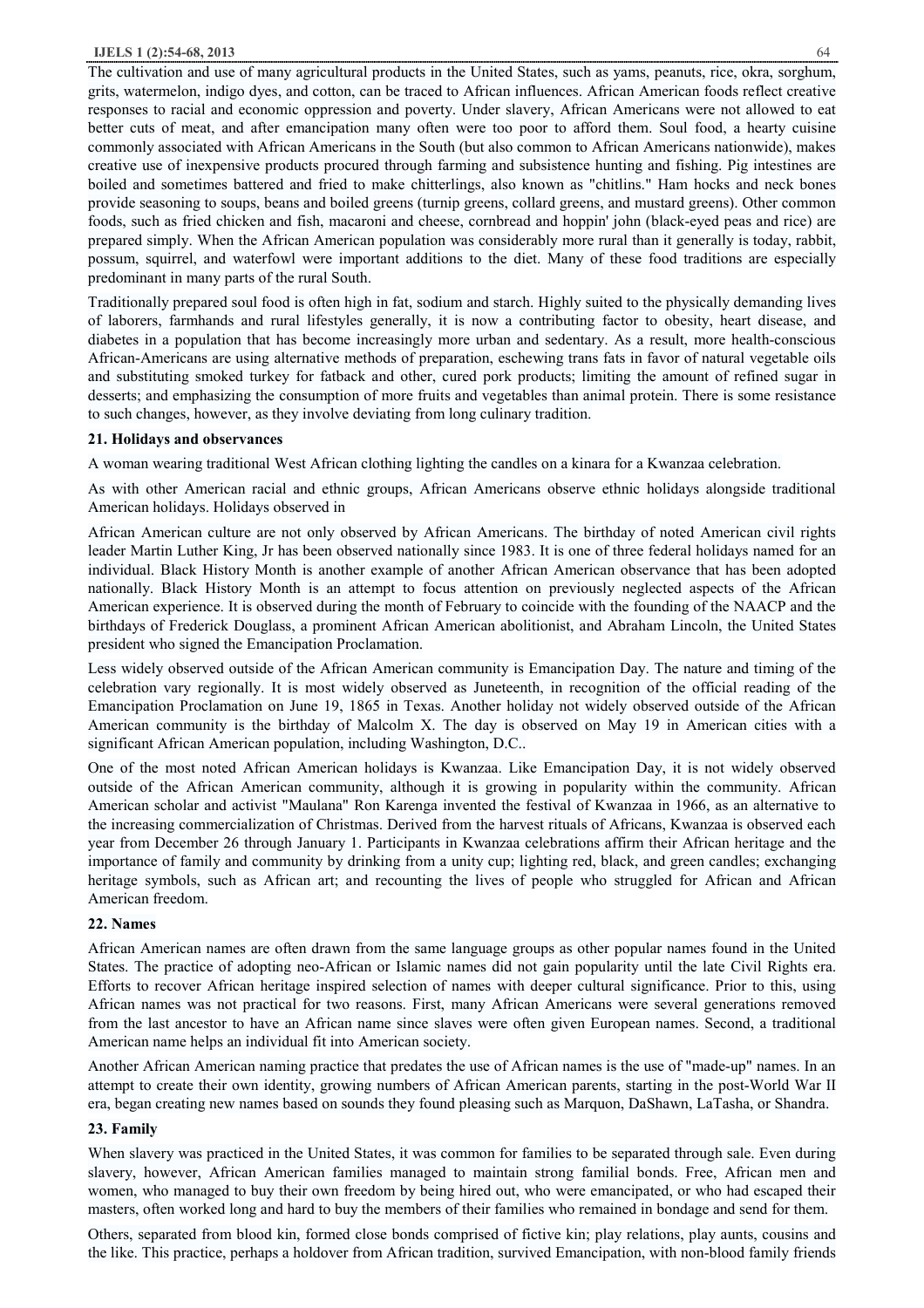commonly accorded the status and titles of blood relations. This broader, more African concept of what constitutes family and community, and the deeply rooted respect for elders that is part of African traditional societies may be the genesis of the common use of the terms like "aunt", "uncle", "brother," "sister", "Mother" and "Mama" when addressing other African American people, some of whom may be complete strangers. Or, it could have arisen in the Christian church as a way of greeting fellow congregants and believers.

Immediately after slavery, African American families struggled to reunite and rebuild what had been taken. As late as 1960, 78% of African American families were headed by married couples. This number steadily declined over the latter half of the 20th century. A number of factors, including attitudes towards education, gender roles, and poverty have created a situation where, for the first time since slavery, a majority of African American children live in a household with only one parent, typically the mother. These figures appear to indicate a weak African American nuclear family structure, especially within a large patriarchal society.

This apparent weakness is balanced by mutual aid systems established by extended family members to provide emotional and economic support. Older family members pass on social and cultural traditions such as religion and manners to younger family members. In turn, the older family members are cared for by younger family members when they are unable to care for themselves. These relationships exist at all economic levels in the African American community, providing strength and support both to the African American family and the community.

#### **24. Politics and social issues**

Since the passing of the Voting Rights Act, African Americans are voting and being elected to public office in increasing numbers. As of January 2001 there were 9,101 African American elected officials in America. African Americans are overwhelmingly Democratic. Only 11% of African Americans voted for George W. Bush in the 2004 Presidential Election. Social issues such as racial profiling, the racial disparity in sentencing, higher rates of poverty, institutional racism, and lower access to health care are important to the African American community. While the divide on racial and fiscal issues has remained consistently wide for decades, seemingly indicating a wide social divide, African Americans tend to hold the same optimism and concern for America as Whites. In the case of many moral issues such as religion, and family values, African Americans tend to be more conservative than Whites. Another area where African Americans outstrip Whites in their conservatism is on the issue of homosexuality. Prominent leaders in the Black church have demonstrated against gay rights issues such as gay marriage. There are those within the community who take a more inclusive position most notably, the late Mrs. Coretta Scott King, and the Reverend Al Sharpton, who, when asked in 2003 whether he supported gay marriage, replied that he might as well have been asked if he supported black marriage or white marriage.

#### **25. Neighborhoods**

African American neighborhoods are types of ethnic enclaves found in many cities in the United States. The formation of African American neighborhoods is closely linked to the history of segregation in the United States, either through formal laws, or as a product of social norms. Despite this, African American neighborhoods have played an important role in the development of nearly all aspects of both African American culture and broader American culture.

Due to segregated conditions and widespread poverty some African American neighborhoods in the United States have been called "ghettos." The use of this term is controversial and, depending on the context, potentially offensive. Despite mainstream America's use of the term "ghetto" to signify a poor urban area populated by ethnic minorities, those living in the area often used it to signify something positive. The African American ghettos did not always contain dilapidated houses and deteriorating projects, nor were all of its residents poverty-stricken. For many African Americans, the ghetto was "home" a place representing authentic blackness and a feeling, passion, or emotion derived from the rising above the struggle and suffering of being of African descent in America. Langston Hughes relays in the "Negro Ghetto" (1931) and "The Heart of Harlem" (1945): "The buildings in Harlem are brick and stone/And the streets are long and wide,/But Harlem's much more than these alone,/Harlem is what's inside." Playwright August Wilson used the term "ghetto" in Ma Rainey's Black Bottom (1984) and Fences (1987), both of which draw upon the author's experience growing up in the Hill district of Pittsburgh, an African American ghetto.

Although African American neighborhoods may suffer from civic disinvestment, with lower quality schools, less effective policing and fire protection. There are institutions such as churches and museums and political organizations that help to improve the physical and social capital of African American neighborhoods. In African American neighborhoods the churches may be important sources of social cohesion.For some African Americans the kind spirituality learned through these churches works as a protective factor against the corrosive forces of racism. Museums devoted to African American history are also found in many African American neighborhoods.

Many African American neighborhoods are located in inner cities, These are the mostly residential neighborhoods located closest to the central business district. The built environment is often row houses or brownstones, mixed with older single family homes that may be converted to multi family homes. In some areas there are larger apartment buildings.

Shotgun houses are an important part of the built environment of some southern African American neighborhoods. The houses consist of three to five rooms in a row with no hallways. This African American house design is found in both rural and urban southern areas, mainly in African-American communities and neighborhoods.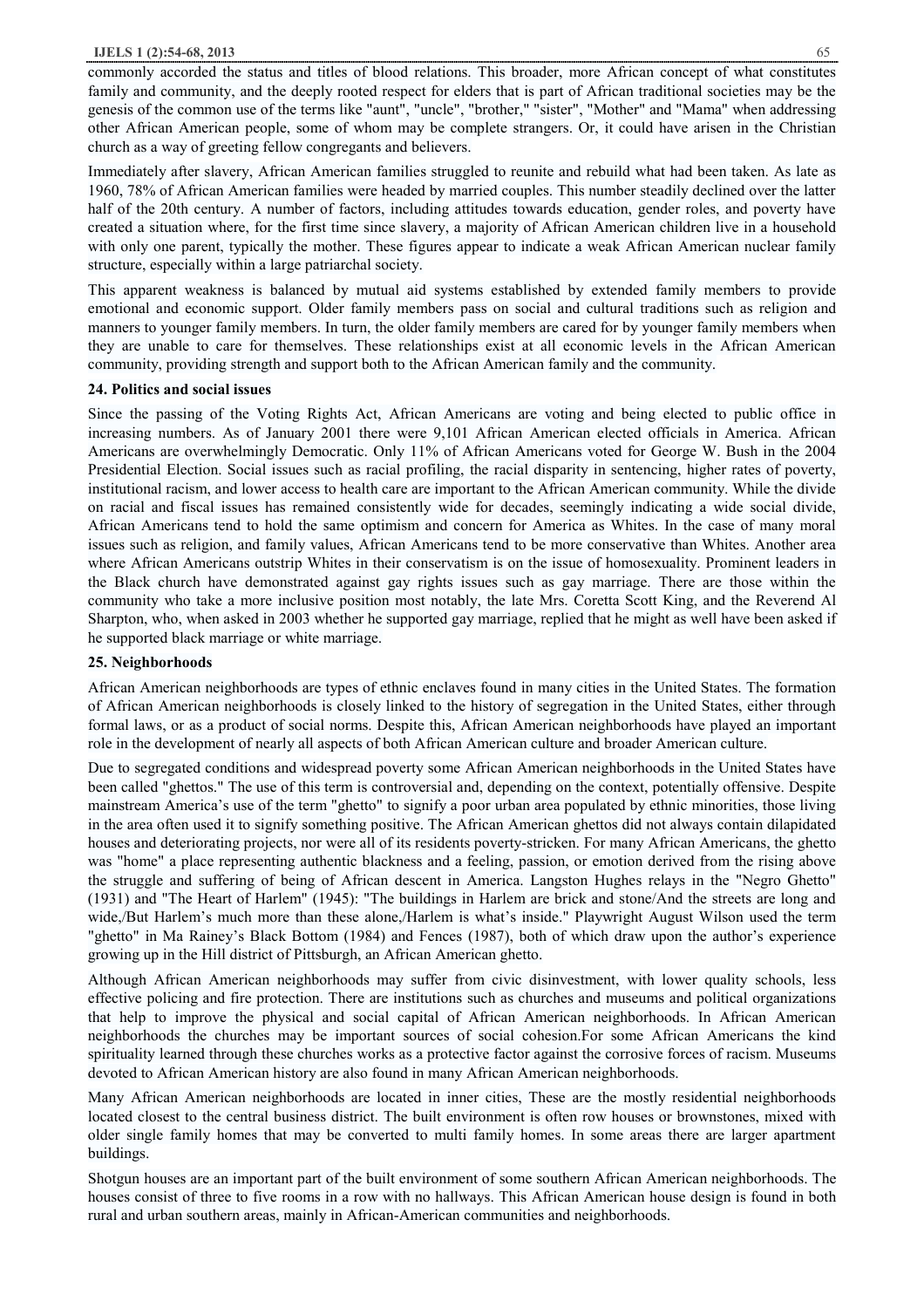The first major public recognition of African-American culture occurred during the Harlem Renaissance. In the 1920s and 1930s, African-American music, literature, and art gained wide notice. Authors such as Zora Neale Hurston and Nella Larsen and poets such as Langston Hughes, Claude McKay, and Countee Cullen wrote works describing the African-American experience. Jazz, swing, blues and other musical forms entered American popular music. African-American artists such as William H. Johnson and Palmer Hayden created unique works of art featuring African Americans.<sup>[16]</sup>

The Harlem Renaissance was also a time of increased political involvement for African Americans. Among the notable African-American political movements founded in the early 20th century are the United Negro Improvement Association and the National Association for the Advancement of Colored People. The Nation of Islam, a notable quasi-Islamic religious movement, also began in the early 1930s.<sup>[18]</sup>

## **26. African-American cultural movement**

The Black Power movement of the 1960s and 1970s followed in the wake of the non-violent American Civil Rights Movement. The movement promoted racial pride and ethnic cohesion in contrast to the focus on integration of the Civil Rights Movement, and adopted a more militant posture in the face of racism.[19] It also inspired a new renaissance in African-American literary and artistic expression generally referred to as the African-American or "Black Arts Movement."

The works of popular recording artists such as Nina Simone ("Young, Gifted and Black") and The Impressions ("Keep On Pushing"), as well as the poetry, fine arts, and literature of the time, shaped and reflected the growing racial and political consciousness.[20] Among the most prominent writers of the African-American Arts Movement were poet Nikki Giovanni;[21] poet and publisher Don L. Lee, who later became known as Haki Madhubuti; poet and playwright Leroi Jones, later known as Amiri Baraka; and Sonia Sanchez. Other influential writers were Ed Bullins, Dudley Randall, Mari Evans, June Jordan, Larry Neal, and Ahmos Zu-Bolton.

Another major aspect of the African-American Arts Movement was the infusion of the African aesthetic, a return to a collective cultural sensibility and ethnic pride that was much in evidence during the Harlem Renaissance and in the celebration of Négritude among the artistic and literary circles in the U.S., Caribbean, and the African continent nearly four decades earlier: the idea that "black is beautiful." During this time, there was a resurgence of interest in, and an embrace of, elements of African culture within African-American culture that had been suppressed or devalued to conform to Eurocentric America. Natural hairstyles, such as the afro, and African clothing, such as the dashiki, gained popularity. More importantly, the African-American aesthetic encouraged personal pride and political awareness among African Americans.<sup>[22]</sup>

# **27. Music**

Composer Duke Ellington, pictured receiving the Presidential Medal of Freedom from Richard Nixon, is often held to be one of the most influential musical figures of the 20th century.

African-American music is rooted in the typically polyrhythmic music of the ethnic groups of Africa, specifically those in the Western, Sahelean, and Sub-Saharan regions. African oral traditions, nurtured in slavery, encouraged the use of music to pass on history, teach lessons, ease suffering, and relay messages. The African pedigree of African-American music is evident in some common elements: call and response, syncopation, percussion, improvisation, swung notes, blue notes, the use of falsetto, melisma, and complex multi-part harmony.<sup>[9]</sup> During slavery, Africans in America blended traditional European hymns with African elements to create spirituals.<sup>[23]</sup>

Many African Americans sing "Lift Every Voice and Sing" in addition to the American national anthem, "The Star-Spangled Banner", or in lieu of it. Written by James Weldon Johnson and John Rosamond Johnson in 1900 to be performed for the birthday of Abraham Lincoln, the song was, and continues to be, a popular way for African Americans to recall past struggles and express ethnic solidarity, faith, and hope for the future.<sup>[24]</sup> The song was adopted as the "Negro National Anthem" by the NAACP in 1919.[25] Many African-American children are taught the song at school, church or by their families. "Lift Ev'ry Voice and Sing" traditionally is sung immediately following, or instead of, "The Star-Spangled Banner" at events hosted by African-American churches, schools, and other organizations.<sup>[26]</sup>

In the 19th century, as the result of the blackface minstrel show, African-American music entered mainstream American society. By the early 20th century, several musical forms with origins in the African-American community had transformed American popular music. Aided by the technological innovations of radio and phonograph records, ragtime, jazz, blues, and swing also became popular overseas, and the 1920s became known as the Jazz Age. The early 20th century also saw the creation of the first African-American Broadway shows, films such as King Vidor's Hallelujah!, and operas such as George Gershwin's Porgy and Bess.

Rock and roll, doo wop, soul, and R&B developed in the mid-20th century. These genres became very popular in white audiences and were influences for other genres such as surf. During the 1970s, the dozens, an urban African-American tradition of using rhyming slang to put down one's enemies (or friends), and the West Indian tradition of toasting developed into a new form of music. In the South Bronx the half speaking, half singing rhythmic street talk of "rapping" grew into the hugely successful cultural force known as Hip hop.<sup>[27]</sup>

# Contemporary

Hip Hop would become a multicultural movement, however, it still remained important to many African Americans. The African-American Cultural Movement of the 1960s and 1970s also fueled the growth of funk and later hip-hop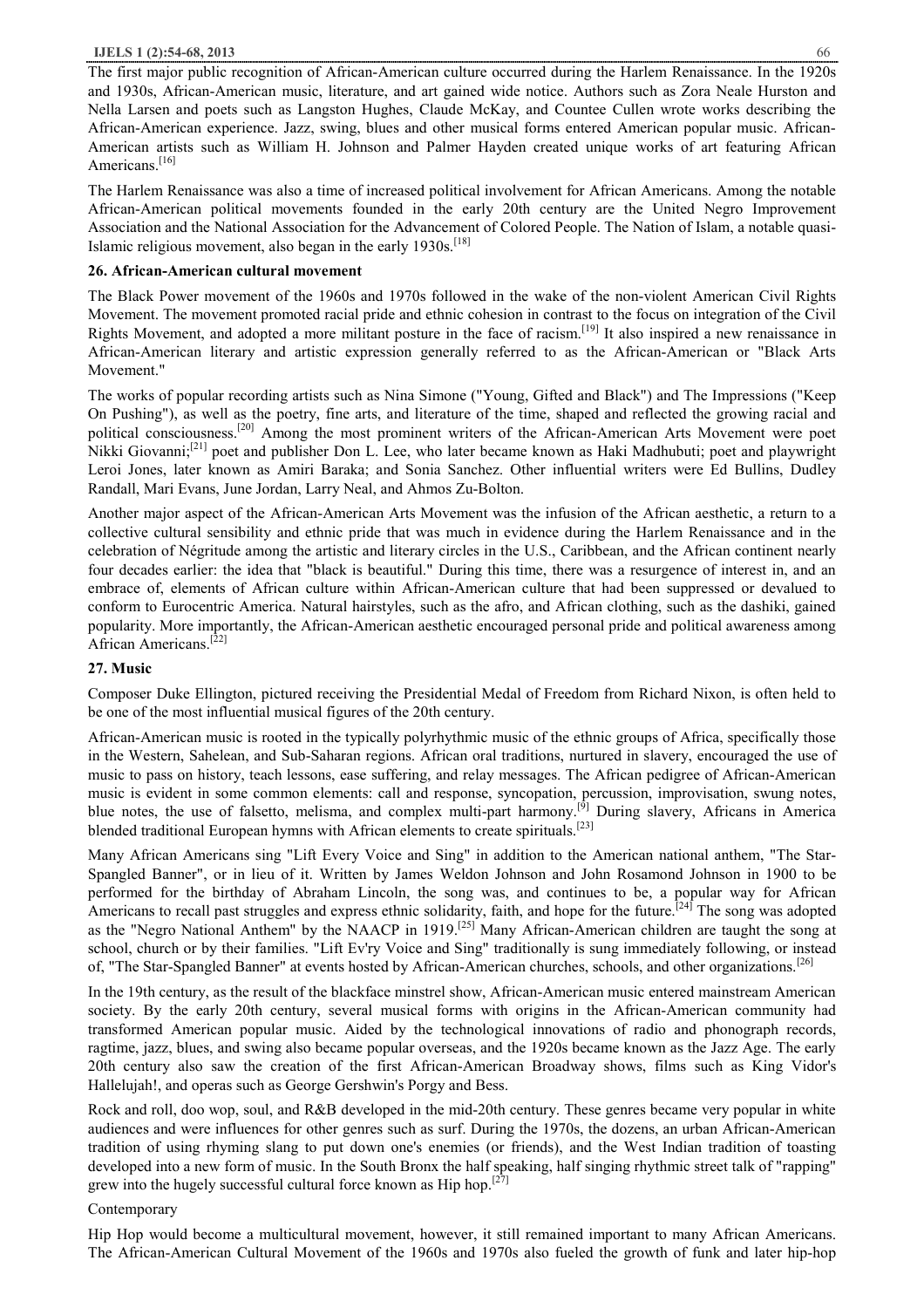forms such as rap, hip house, new jack swing, and go-go. House music was created in black communities in Chicago in the 1980s. African-American music has experienced far more widespread acceptance in American popular music in the 21st century than ever before. In addition to continuing to develop newer musical forms, modern artists have also started a rebirth of older genres in the form of genres such as neo soul and modern funk-inspired groups.[28]

## **29. Dance**

African-American dance, like other aspects of African-American culture, finds its earliest roots in the dances of the hundreds of African ethnic groups that made up African slaves in the Americas as well as influences from European sources in the United States. Dance in the African tradition, and thus in the tradition of slaves, was a part of both every day life and special occasions. Many of these traditions such as get down, ring shouts, and other elements of African body language survive as elements of modern dance.<sup>[29]</sup>

In the 19th century, African-American dance began to appear in minstrel shows. These shows often presented African Americans as caricatures for ridicule to large audiences. The first African-American dance to become popular with white dancers was the cakewalk in 1891.<sup>[30]</sup> Later dances to follow in this tradition include the Charleston, the Lindy Hop, the Jitterbug and the swing.<sup>[31]</sup>

During the Harlem Renaissance, African-American Broadway shows such as Shuffle Along helped to establish and legitimize African-American dancers. African-American dance forms such as tap, a combination of African and European influences, gained widespread popularity thanks to dancers such as Bill Robinson and were used by leading white choreographers, who often hired African-American dancers.<sup>[31]</sup>

Contemporary African-American dance is descended from these earlier forms and also draws influence from African and Caribbean dance forms. Groups such as the Alvin Ailey American Dance Theater have continued to contribute to the growth of this form. Modern popular dance in America is also greatly influenced by African-American dance. American popular dance has also drawn many influences from African-American dance most notably in the hip-hop genre.[32]

African-American literature has its roots in the oral traditions of African slaves in America. The slaves used stories and fables in much the same way as they used music.<sup>[9]</sup> These stories influenced the earliest African-American writers and poets in the 18th century such as Phillis Wheatley and Olaudah Equiano. These authors reached early high points by telling slave narratives.

During the early 20th century Harlem Renaissance, numerous authors and poets, such as Langston Hughes, W. E. B. Du Bois, and Booker T. Washington, grappled with how to respond to discrimination in America. Authors during the Civil Rights era, such as Richard Wright, James Baldwin, and Gwendolyn Brooks wrote about issues of racial segregation, oppression, and other aspects of African-American life. This tradition continues today with authors who have been accepted as an integral part of American literature, with works such as Roots: The Saga of an American Family by Alex Haley, The Color Purple by Alice Walker, Beloved by Nobel Prize-winning Toni Morrison, and fiction works by Octavia Butler and Walter Mosley. Such works have achieved both best-selling and/or award-winning status.[46]

# **30.Family**

When slavery was practiced in the United States, it was common for families to be separated through sale. Even during slavery, however, many African-American families managed to maintain strong familial bonds. Free African men and women, who managed to buy their own freedom by being hired out, who were emancipated, or who had escaped their masters, often worked long and hard to buy the members of their families who remained in bondage and send for them.

Others, separated from blood kin, formed close bonds based on fictive kin; play relations, play aunts, cousins, and the like. This practice, a holdover from African oral traditions such as sanankouya, survived Emancipation, with non-blood family friends commonly accorded the status and titles of blood relations. This broader, more African concept of what constitutes family and community, and the deeply rooted respect for elders that is part of African traditional societies may be the genesis of the common use of the terms like "aunt", "uncle", "brother", "sister", "Mother", and "Mama" when addressing other African-American people, some of whom may be complete strangers.

# **31. Conclusion**

African-American neighborhoods are types of ethnic enclaves found in many cities in the United States. The formation of African-American neighborhoods is closely linked to the history of segregation in the United States, either through formal laws, or as a product of social norms. Despite this, African-American neighborhoods have played an important role in the development of nearly all aspects of both African-American culture and broader American culture.

#### **References**

Arthur, J.A. (2008). The African Diaspora in the United States and Europe: the Ghanaian experience. Ashgate. ISBN 978-0-7546-4841-3.

Carter, D.L. (2010). Navigating the African Diaspora: The Anthropology of Invisibility. University of Minnesota Press. ISBN 978-0-8166-4777-4.

Conyers, J., & James, L/ (2009). Racial Structure and Radical Politics in the African Diaspora. London: Transaction. ISBN 1-4128-1045-0.